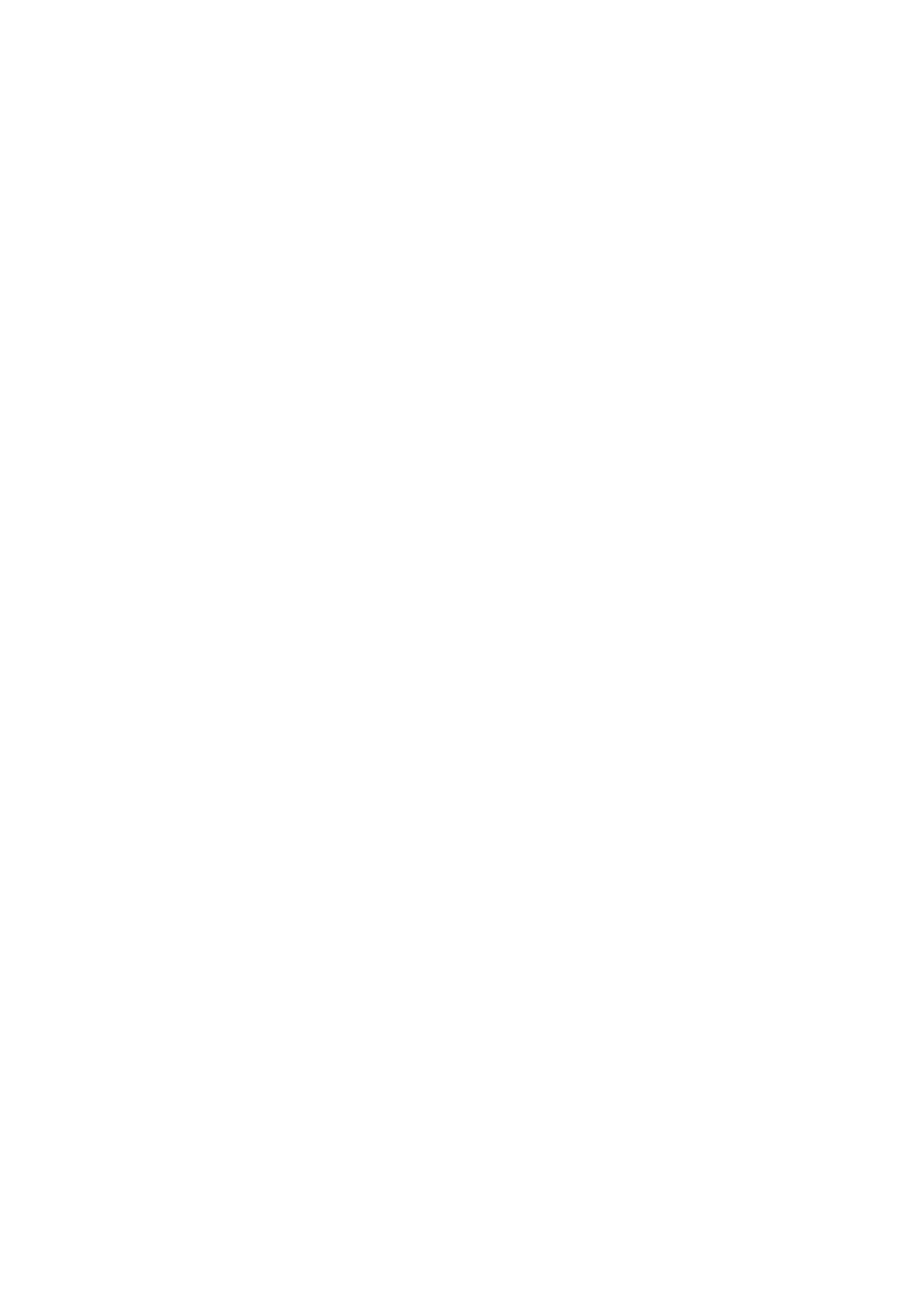# Formal Methods in Architecture and Urbanism, Volume 2

Edited by

Catarina Ruivo, David Leite Viana, Franklim Morais and Jorge Vieira Vaz

Cambridge **Scholars** Publishing

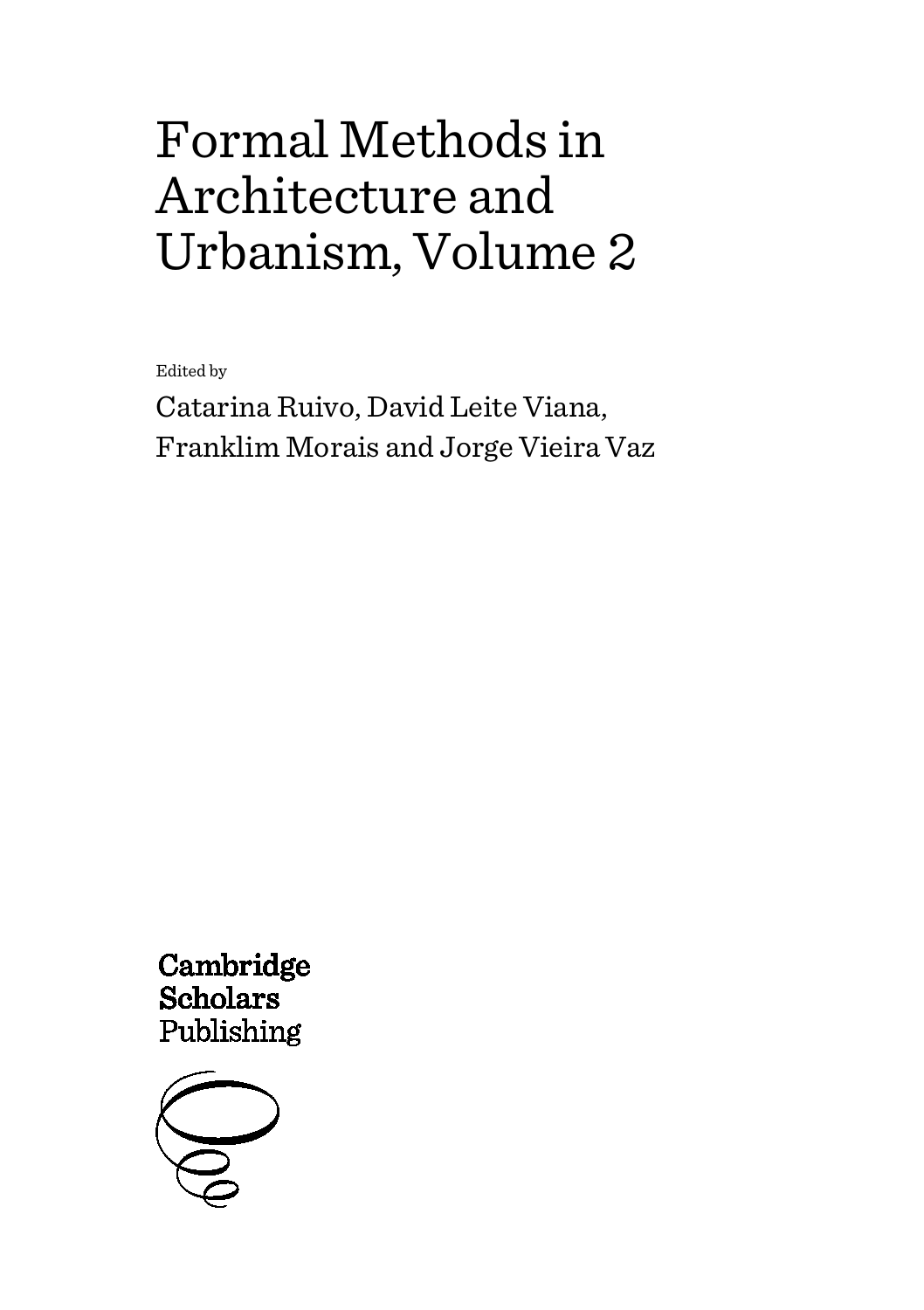Formal Methods in Architecture and Urbanism, Volume 2

Edited by Catarina Ruivo, David Leite Viana, Franklim Morais and Jorge Vieira Vaz

This book first published 2021

Cambridge Scholars Publishing

Lady Stephenson Library, Newcastle upon Tyne, NE6 2PA, UK

British Library Cataloguing in Publication Data A catalogue record for this book is available from the British Library

Copyright © 2021 by Catarina Ruivo, David Leite Viana, Franklim Morais, Jorge Vieira Vaz and contributors

All rights for this book reserved. No part of this book may be reproduced, stored in a retrieval system, or transmitted, in any form or by any means, electronic, mechanical, photocopying, recording or otherwise, without the prior permission of the copyright owner.

ISBN (10): 1-5275-7446-6 ISBN (13): 978-1-5275-7446-5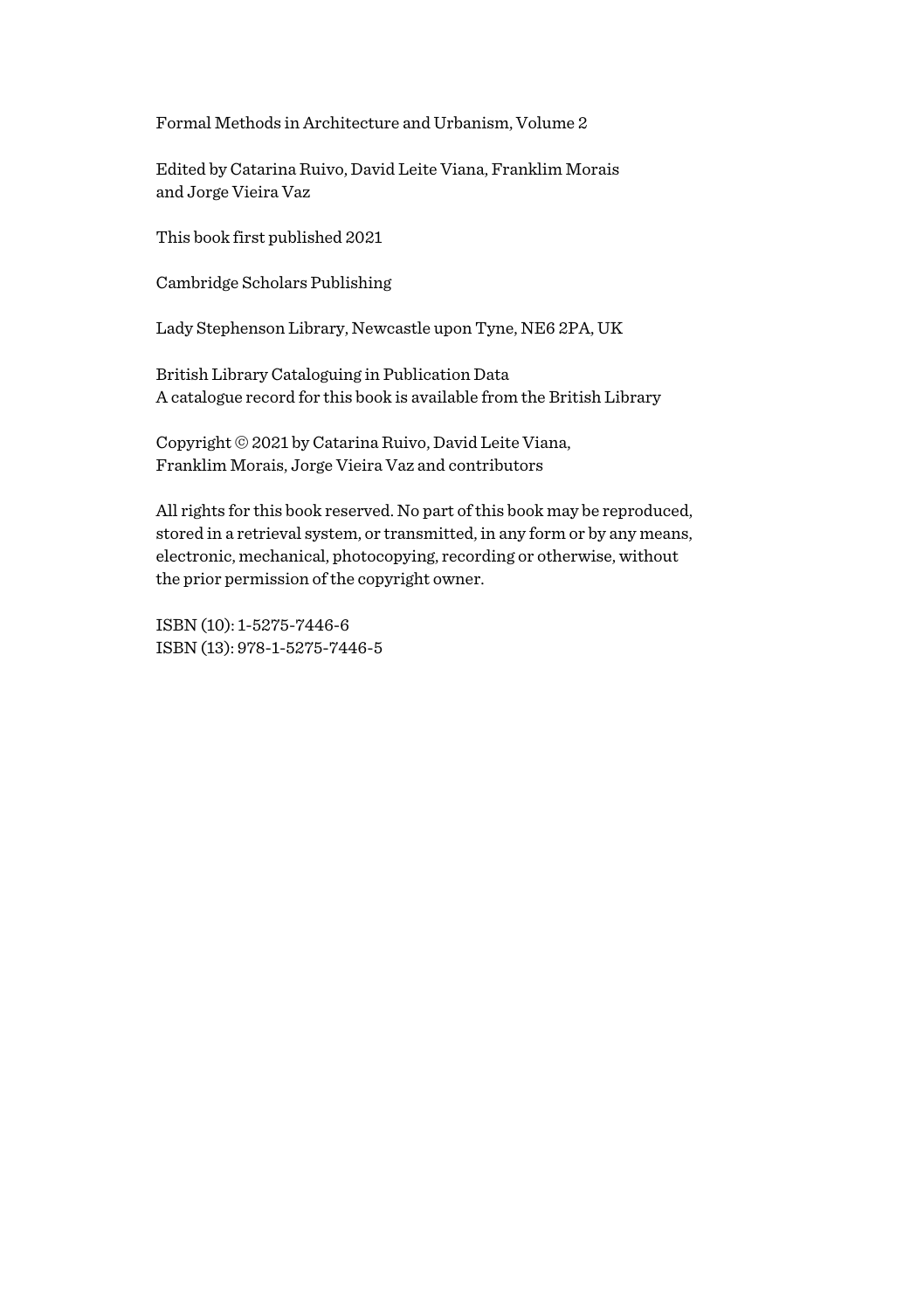# TABLE OF CONTENTS

| Catarina Ruivo, David Leite Viana, Franklim Morais,<br>and Jorge Vieira Vaz                                                                                                 |
|-----------------------------------------------------------------------------------------------------------------------------------------------------------------------------|
| 4 <sup>th</sup> Symposium Formal Methods in Architecture: Closing Remarks  xvii<br>Franklim Morais                                                                          |
| Part I: Representation of the Built Environment: From Information<br><b>Gathering to Theories and Evaluation</b>                                                            |
| I.1: SCAVA Methodologies in Urban Studies                                                                                                                                   |
| Alexander's Theories Applied to Urban Design<br>Alice Rauber, Romulo Krafta                                                                                                 |
| 25<br>Measuring Urban Renewal: A Dual Kernel Density Estimation<br>to Assess the Intensity of Building Renovation<br>Filipe Brandão, Ricardo Mendes Correia, Alexandra Paio |
| Spatial Analysis in GIS Environment: Locational Attractiveness<br>Assessment of the Retail Trade<br>Eliziéle Paroli, Clarice Maraschin                                      |
| Urban Segregation and Socio-Spatial Interactions: A Configurational<br>Approach<br>Ana Luisa Maffini, Clarice Maraschin                                                     |
| $\ldots$ 69<br>Design Strategies and Sexism in Domestic Spaces: A Critical Analysis<br>of Three Modernist Social Housing Icons<br>Larissa Gomes, Ana Luísa Rolim            |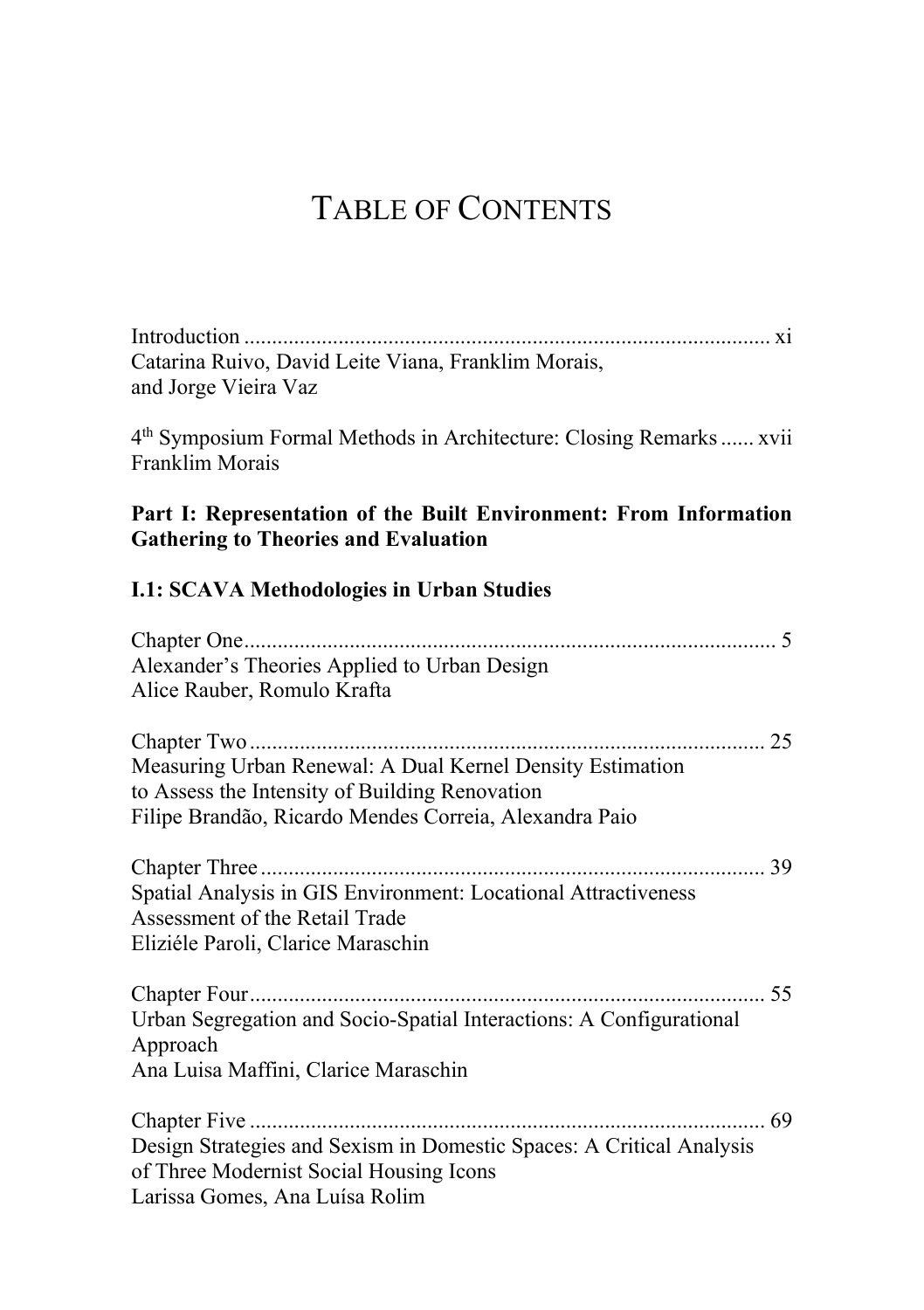### vi Table of Contents

| The Space between the Formal and the Informal City Alongside<br>the River Maranguapinho<br>Camila Santana, Ugo Santana                                                                                         |
|----------------------------------------------------------------------------------------------------------------------------------------------------------------------------------------------------------------|
| Development of a Permeability Measure between Private and Public Space<br>Patricia Alonso, Meta Berghauser Pont, Luiz Amorim                                                                                   |
| The Centrality of (Vocational-oriented) Knowledge: An Assessment<br>of the Location of Polytechnic Institutes in Portugal<br>Mafalda Toscano, Luísa Cannas da Silva, Teresa Valsassina Heitor,<br>Reem Shurush |
| I.2: Other Methodologies in Urban Studies                                                                                                                                                                      |
| Potentiality Analysis for Urban Planning<br>Rudi Stouffs, Patrick Janssen, Ye Zhang                                                                                                                            |
| Circumstances Generate the Form: Origin and Evolution of the Hospital<br>Pavilion Typology<br>Sérgio Mendes                                                                                                    |
| Digital Inequality: Household Computer Access as a Determining Factor<br>in the Geo-Localization of Social Differentiation of Space<br>Sofia Garza, Aida Escobar                                               |
| <b>I.3: SCAVA Methodologies in Buildings</b>                                                                                                                                                                   |
| The Galleria Progressiva in the Solomon R. Guggenheim Museum<br>and the Museum of Unlimited Growth<br>Ana Luisa Rolim, Luiz Amorim, Maria Júlia Jaborandy                                                      |
| Partitioning Indoor Space Using Visibility Graphs: Investigating User<br>Behaviour in Office Spaces<br>Petros Koutsolampros, Kerstin Sailer, Tasos Varoudis                                                    |
|                                                                                                                                                                                                                |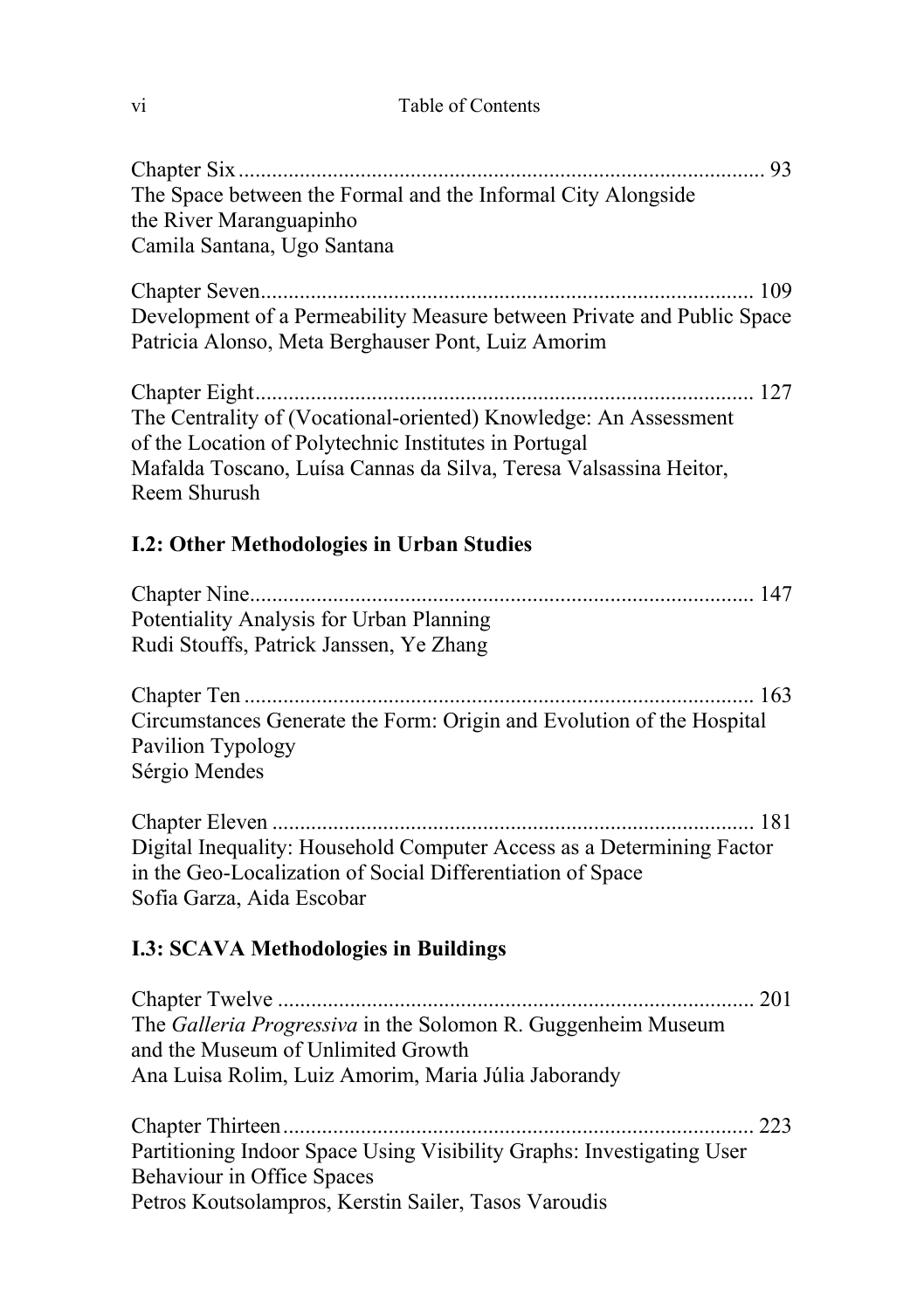#### **I.4: SCAVA Methodologies in Landscape Architecture**

Chapter Fourteen .................................................................................... 243 3D Space Syntax Analysis: Attributes to be applied in Landscape Architecture Projects António Ascensão, Laura Costa, Cláudia Fernandes, Franklim Morais, Catarina Ruivo

Chapter Fifteen ....................................................................................... 261 Theory Applied to the Methodology of Landscape Adriana Afonso Sandre, Paulo Renato Mesquita Pellegrino

#### **I.5: Dialogues with "Classical" Analysis in Architecture**

| Form and Meaning in Architecture and Urbanism: Principles of Quality |
|----------------------------------------------------------------------|
|                                                                      |
|                                                                      |

| Architecture and the City                                          |  |
|--------------------------------------------------------------------|--|
| Susanne Komossa, Olindo Caso, Roberto Cavallo, Esther Gramsbergen, |  |
| Nicola Marzot                                                      |  |

### **Part II: Formal Production of the Project and Design Automation**

### **II.1: Syntax Developments**

| Shapes and Attributes |  |
|-----------------------|--|
| Rudi Stouffs          |  |

### **II.2: Generative Grammars**

Chapter Nineteen.................................................................................... 317 Generating Forms via Informed Motion: A Flight Inspired Method based on Wind and Topography Data Demircan Taş, Osman Sumer

| Generative Biomorphism |  |
|------------------------|--|
| Ricardo Massena Gago   |  |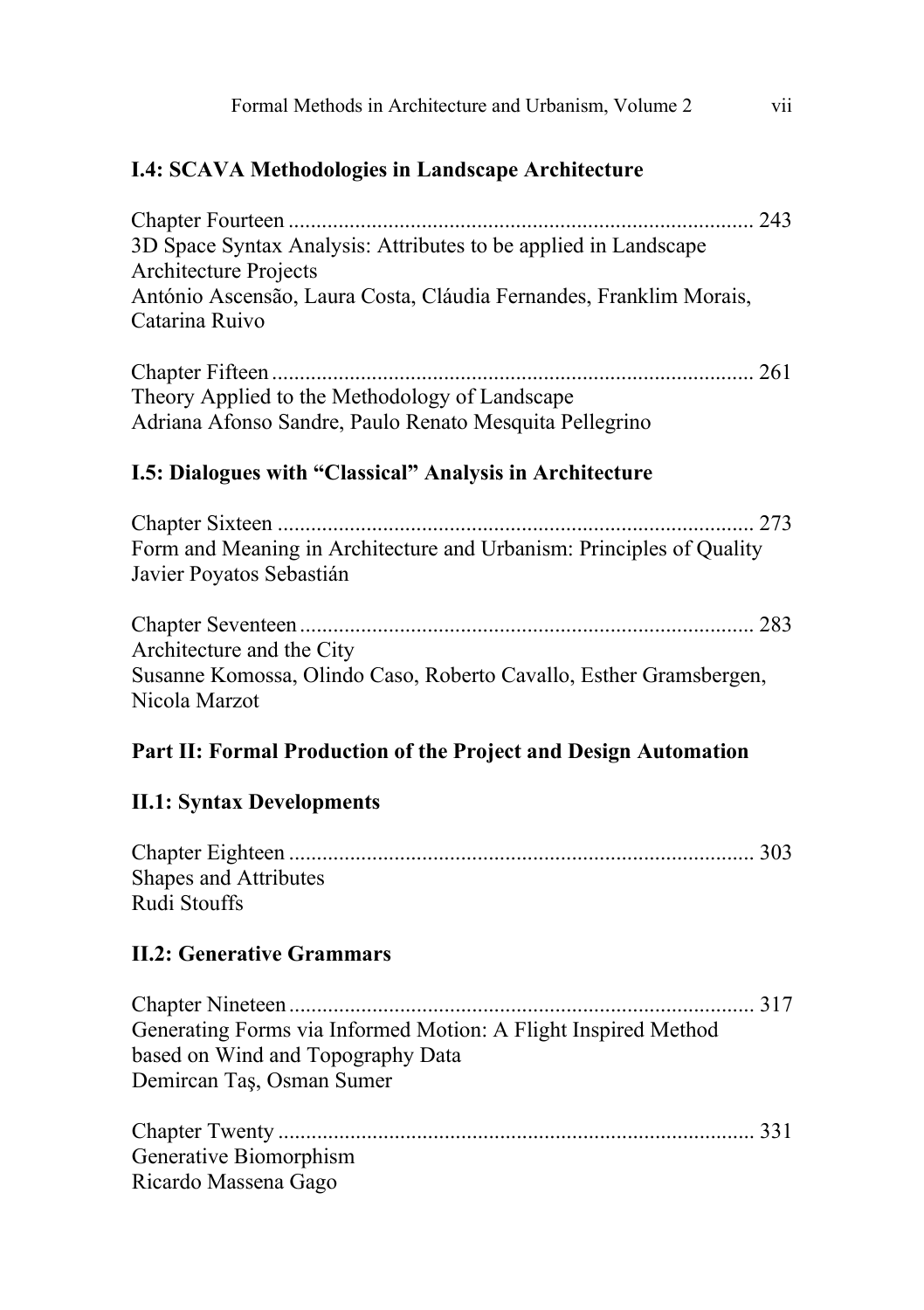viii Table of Contents

| Four-Dimensional Objects, Cellular Automata and Virtual Reality:<br>The Hypercocoon project<br>Victor Sardenberg, Isadora Tebaldi, Emilio Bier, Nicolle Prado                               |  |
|---------------------------------------------------------------------------------------------------------------------------------------------------------------------------------------------|--|
| Z-Tolerance: Three-Dimensional Abstract Representations<br>of the Migration Issues in Europe<br>Canan Albayrak Colaço, Rui Colaço                                                           |  |
| Complex Buildings and Cellular Automata: A Cellular Automaton<br>Model for the Centquatre-Paris<br>Roberto D'Autilia, Janet Hetman                                                          |  |
| Made by Architects, Modified by People: A Grammar for User<br>Interventions<br>Amina Rezoug                                                                                                 |  |
| <b>II.3: Design Automation in Architectural Education</b>                                                                                                                                   |  |
| 409<br>Form Finding and Generative Systems: A Theoretical and Applied<br>Research Project<br>Gonçalo Castro Henriques, Ernesto Bueno, Jarryer de MArtino,<br>Victor Sardenberg, Daniel Lenz |  |
| Supergrid: A Grammar for a Kit-of-Parts Pedagogy<br>Pedro Engel                                                                                                                             |  |
|                                                                                                                                                                                             |  |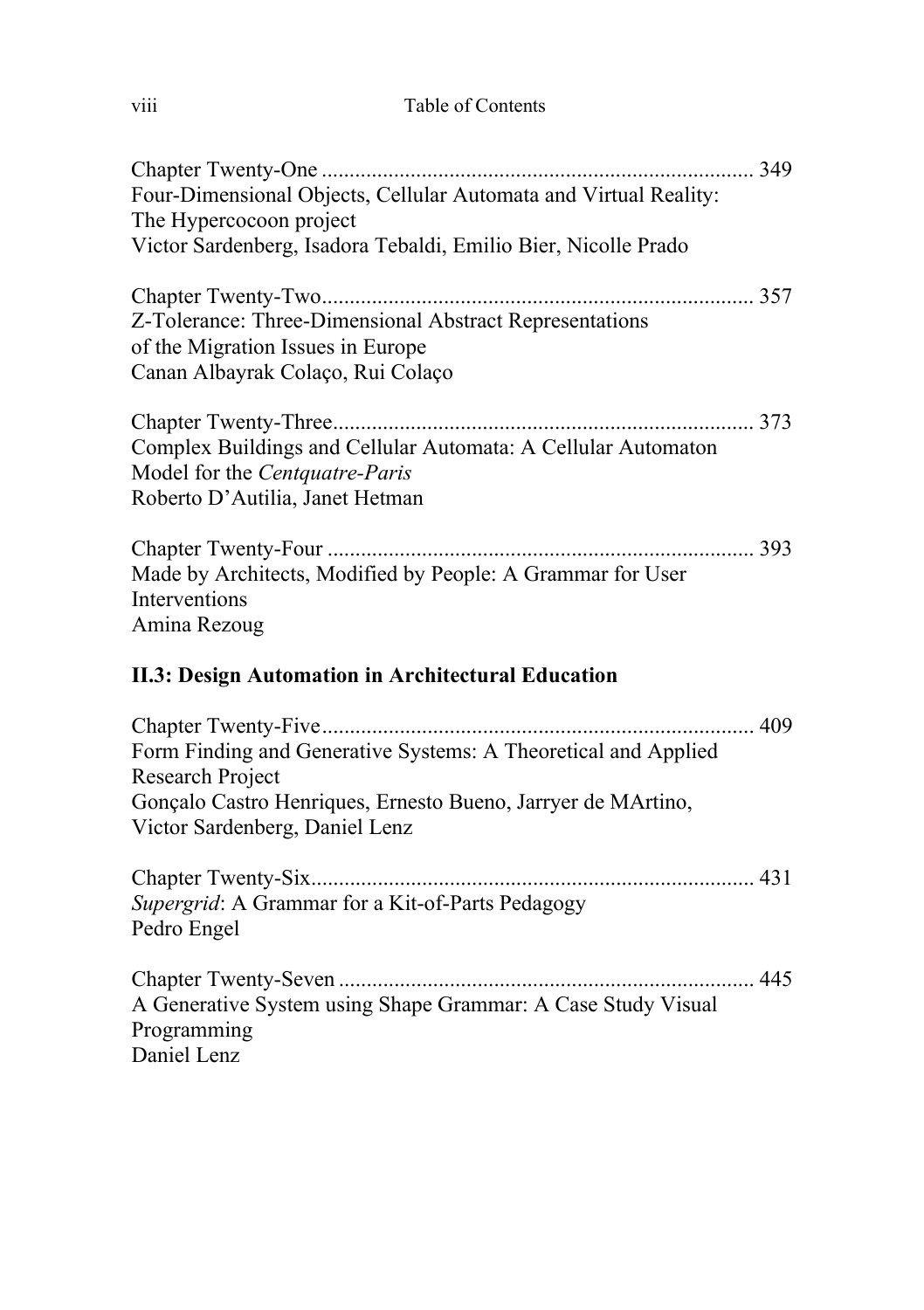| Formal Methods in Architecture and Urbanism, Volume 2                                | ix |
|--------------------------------------------------------------------------------------|----|
| <b>II.4: "Classical" Generative Grammars</b>                                         |    |
| RE:92GRID-Fragmented Parts and the Unified Whole<br>Giacomo Pala                     |    |
| Will Drones Have a Role in Building Construction<br>Nuno Pereira da Silva, Sara Eloy |    |
|                                                                                      |    |
|                                                                                      |    |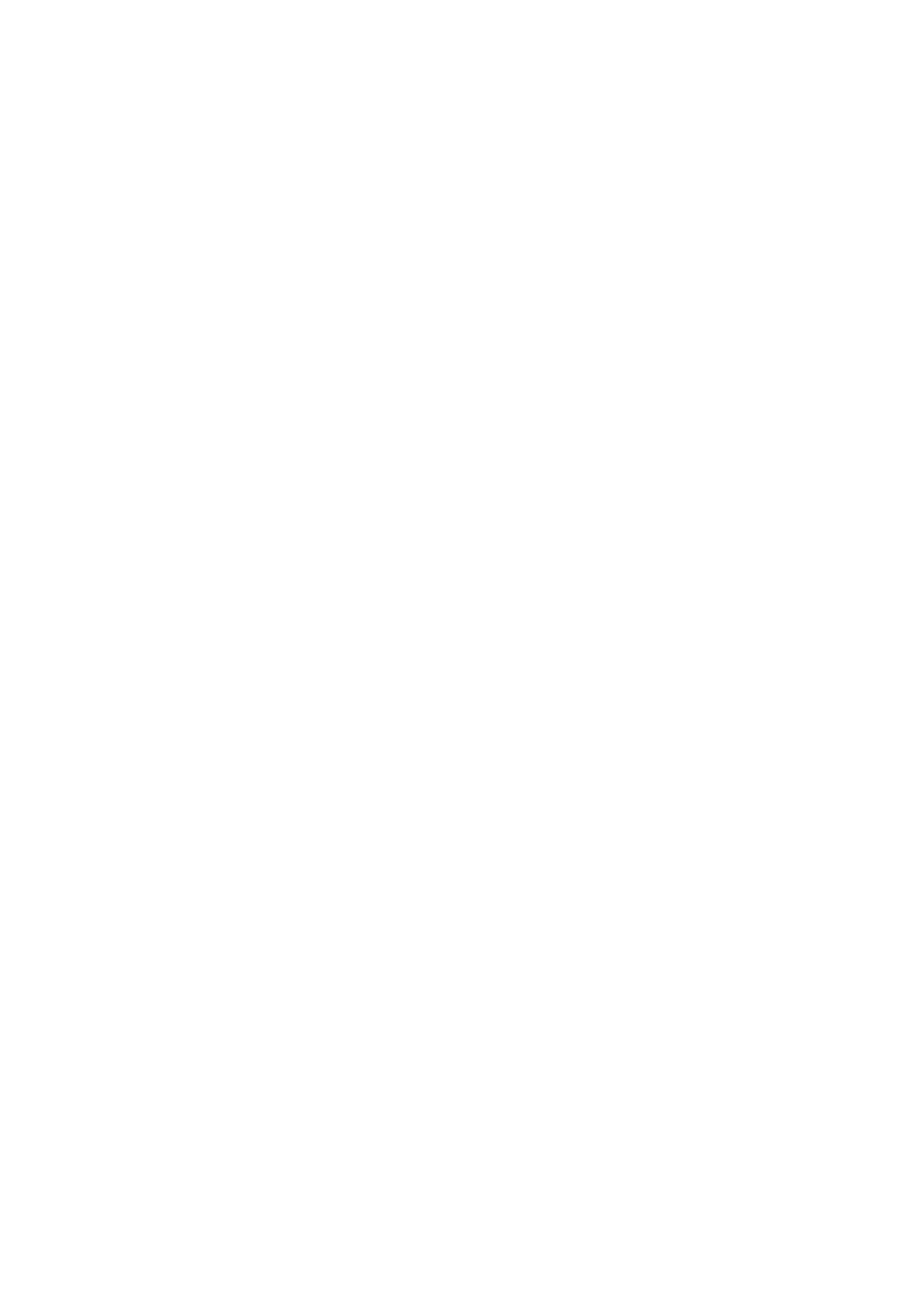### **INTRODUCTION**

# CATARINA RUIVO, DAVID LEITE VIANA, FRANKLIM MORAIS, AND JORGE VIEIRA VAZ

The International Symposium Formal Methods in Architecture is a biennial scientific meeting that has taken place in Portugal since 2011. The editors are members of their committees. Most of the papers of the 3rd edition of the Symposium (2015) were published in a book, *Formal Methods in Architecture and Urbanism*, by Cambridge Scholars Publishing.

This new volume includes a selection of papers presented to the 4th edition of the Symposium (2018). The editors would like to add a few preliminary words.

### **Formal Methods in Architecture**

The main purpose of the symposia is a contribution to the debate about the application, in the disciplines of Architecture and Urbanism, of new formal methods––new methodological advances based on tools coming from Mathematics. From the millennial geometry to current shape grammars, several formal approaches to Architecture and Urbanism are presented, with their different points of view, different fields of application, and different grades of abstraction and formalization. The aim is to look at the potentials and purposes of these formal methods, both those on the horizon as well as those already accomplished, and both their successes and their problems. The intention is to promote the use of formal methods in the creation of new explicit languages for problem-solving in Architecture. These problems range from representation, to theory, critique, production, and communication, etc., never ceasing to see Architecture and Urbanism as technological activities as well as artistic ones.

The main fields of interest are the collection and low-level semantic organization of information (several methods of tracking and mapping––video; GPS, Wi-Fi; ISP; cellular phones; beacons; IoT-Internet of Things; GIS-Geographic Information Systems; BIM-Building Information Model/VDC-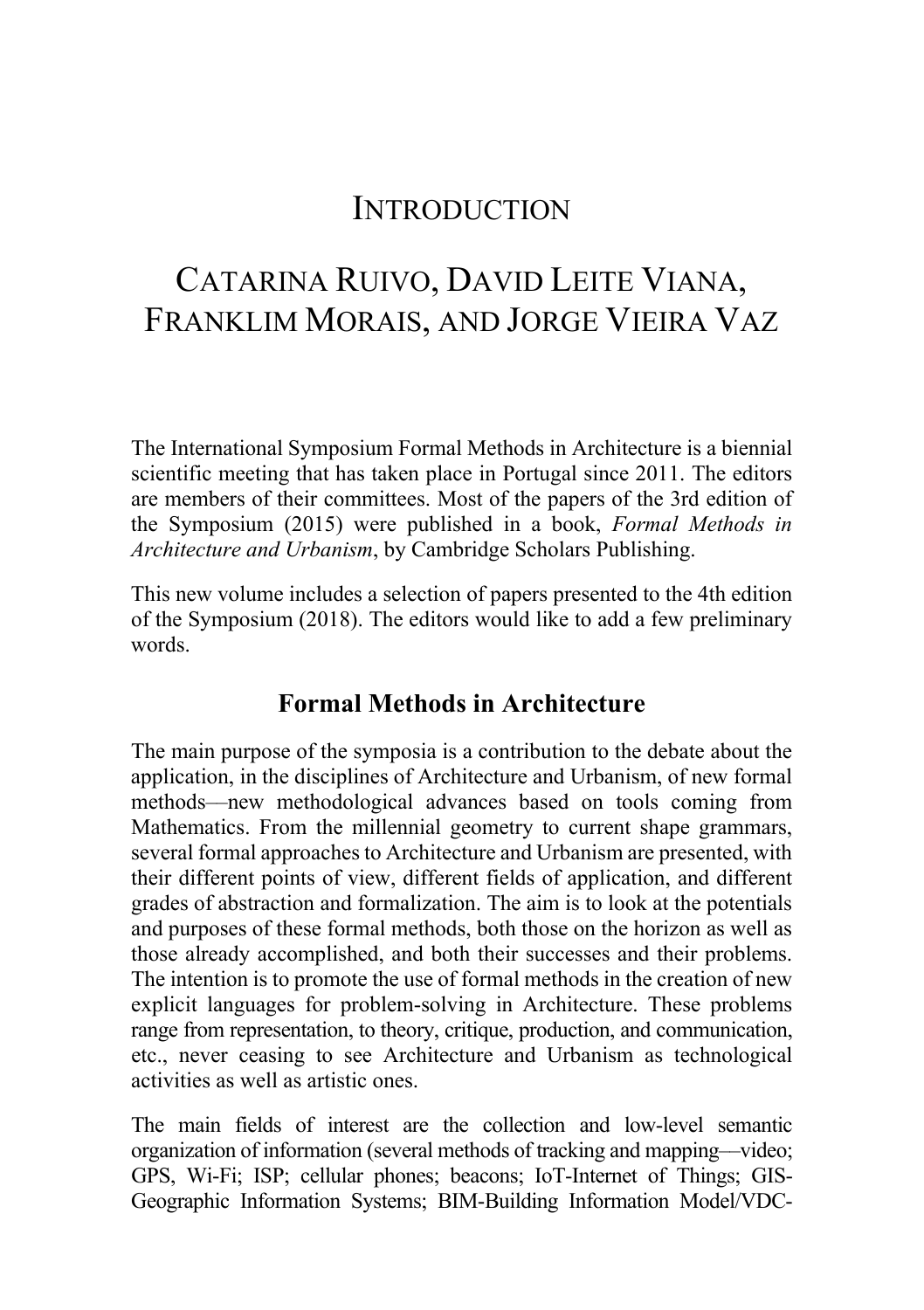Virtual Design and Construction); syntactically and semantically advanced formal languages (ontologies for the built environment; machine learning processes; shape grammars); formal theories (Space Syntax; SCAVA-Space Configuration, Accessibility and Visibility Analysis; cellular automata; agent-based design); project representation, visualization, and interaction (CAD-Computer Aided Design/BIM-Building Information Modelling; virtual reality; augmented reality; spatial augmented reality; human-computer interaction); low, medium, and high-level architectural design automation (CAD-Computer Aided Design/BIM/IFC-Industry Foundation Classes; parametric design; processing); advanced automated architectural design (shape grammars computer implementation; advanced reasoning artificial intelligence tools––heuristic and non-heuristic); building performance analysis (environmental analysis; multi-criteria analysis; flow and crowd analysis; biometric sensing of users); automated manufacturing––CAM (subtraction techniques; adding techniques; tessellation techniques); and the active management of the built environment (participatory urbanism; smart buildings; smart cities).

The more historically established areas for the application of mathematical sciences, such as traditional geometries or mathematical developments connected to engineering, are left somewhat outside our focus, without forgetting, however, the deep connections between them. Some of these new methodologies have a level of development that requires the existence of established academic communities, with their own specialized forums. Our symposia, which are more than an attempt to deepen each specific field (which are also), are above all about finding points of convergence. This is not limited to a possibly interesting abstract integration of different areas of research but it is mainly concerned with advancing the multiple crosses between various methods, whose fertility has already been proven.

A dialogue with semi-formal and even informal methods in current use has also been stimulated as a way to deepen the discussion on the controversies of aesthetics and ideologies that surround the possibilities and reach of a formalization of Architecture and Art. Even some contributions on the application of formal methods in fields other than architecture, like literature, music, and the fine arts, have been useful for architectural practice. These considerations could lead to the conclusion that the work is based on discussions of generalities and emptiness, which is not the case. A high level of technical depth is required on every single contribution. Formal rigor and acuity are constant demands for all participants.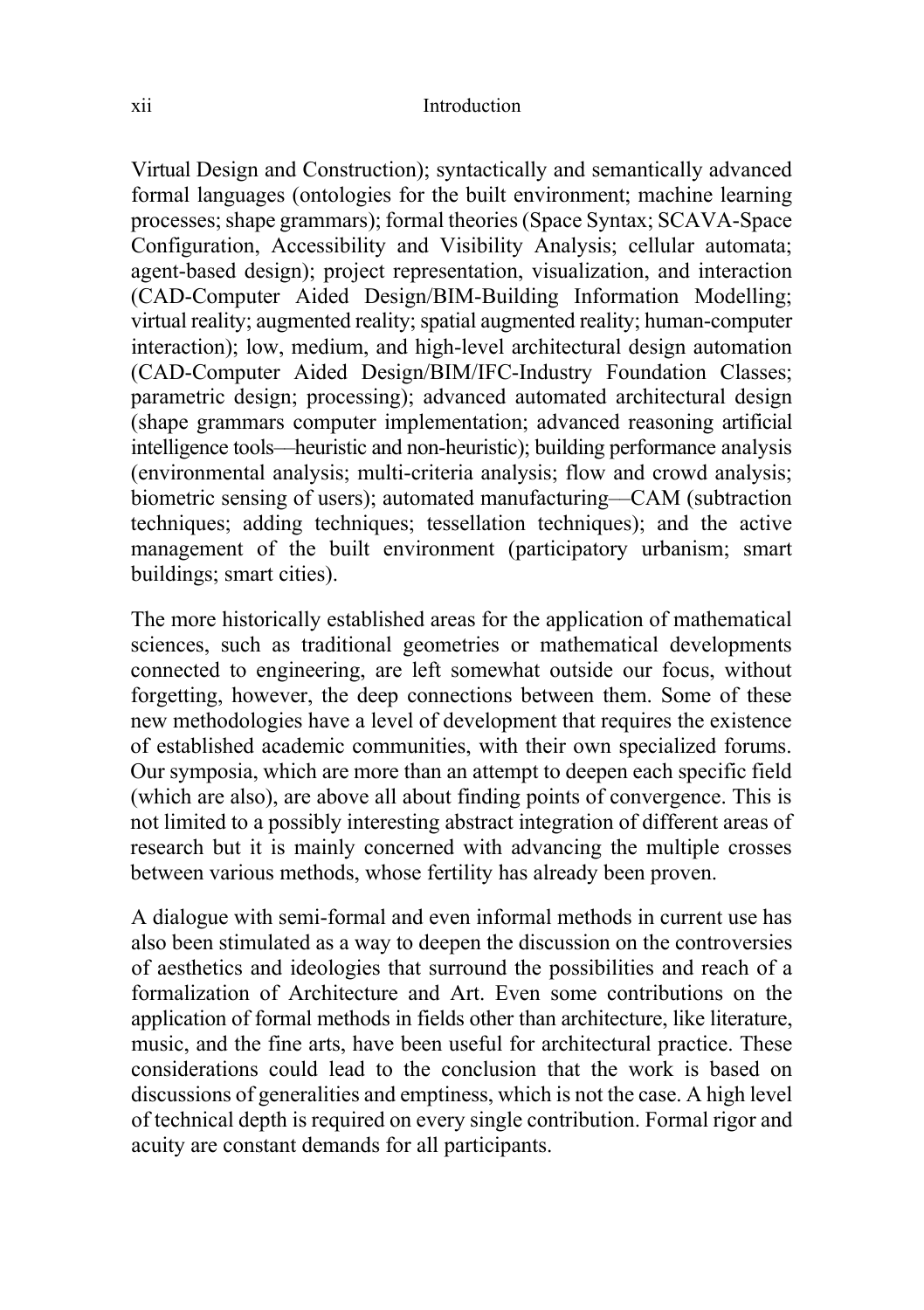### **The Structure of this Book**

This volume aggregates about three dozen papers based on the Symposium presentations. The scope is the built environment, but a wide range of scales is presented, from the decorative tile to the room, from the house, from the building to the urban scale, from the street, and from the square to the city.

This volume is divided into two parts.

Part I includes the chapters that deal with the construction of the formal representations of the built environment. They start from the collection of relevant information, go through the semantic organization of that information with increasingly elaborate levels of semantic abstraction, and finally lead to theories, as well as structured and formal mental constructions about the built environment (the forms) and their relations with both the natural world and the psychic and social world of human beings (the functions). These theories, with a greater or lesser degree of complexity and abstraction, make it possible to carry out assessments on the desirability of architectural or urban solutions.

Part I has five sections:

Part I.1 encompasses texts that preferably use SCAVA-Space Configuration, Accessibility, and Visibility Analysis (e.g., Space Syntax, isovists, visual graph analysis, or agent-based analysis) methods and theories in urban problems. Most intend to establish the interrelations between the configuration of urban spaces and the human activities that develop in them, as both (forms and functions) interact and condition each other. However, these analyses are also concerned with the semantics within the language of the forms/spaces themselves for purely configurational and/or aesthetic evaluations, as is shown in Chapter 1.

Part I.2 groups texts that are still dedicated to urban analysis but which use other methods, especially GIS and its additional analysis and evaluation tools. The use of GIS and SCAVA methodologies together are also shared, as some of the texts in Part I.1 indicate. In Part I.2, texts with less formal methodologies are also presented. Chapter 10 is a good example of a more classic semi-formal analysis that can establish a good dialogue with formal methods. Although not completely formalized, some concepts from classical theories are relevant to a deep analysis of architectural practice and may be the object of the creation of future formalisms.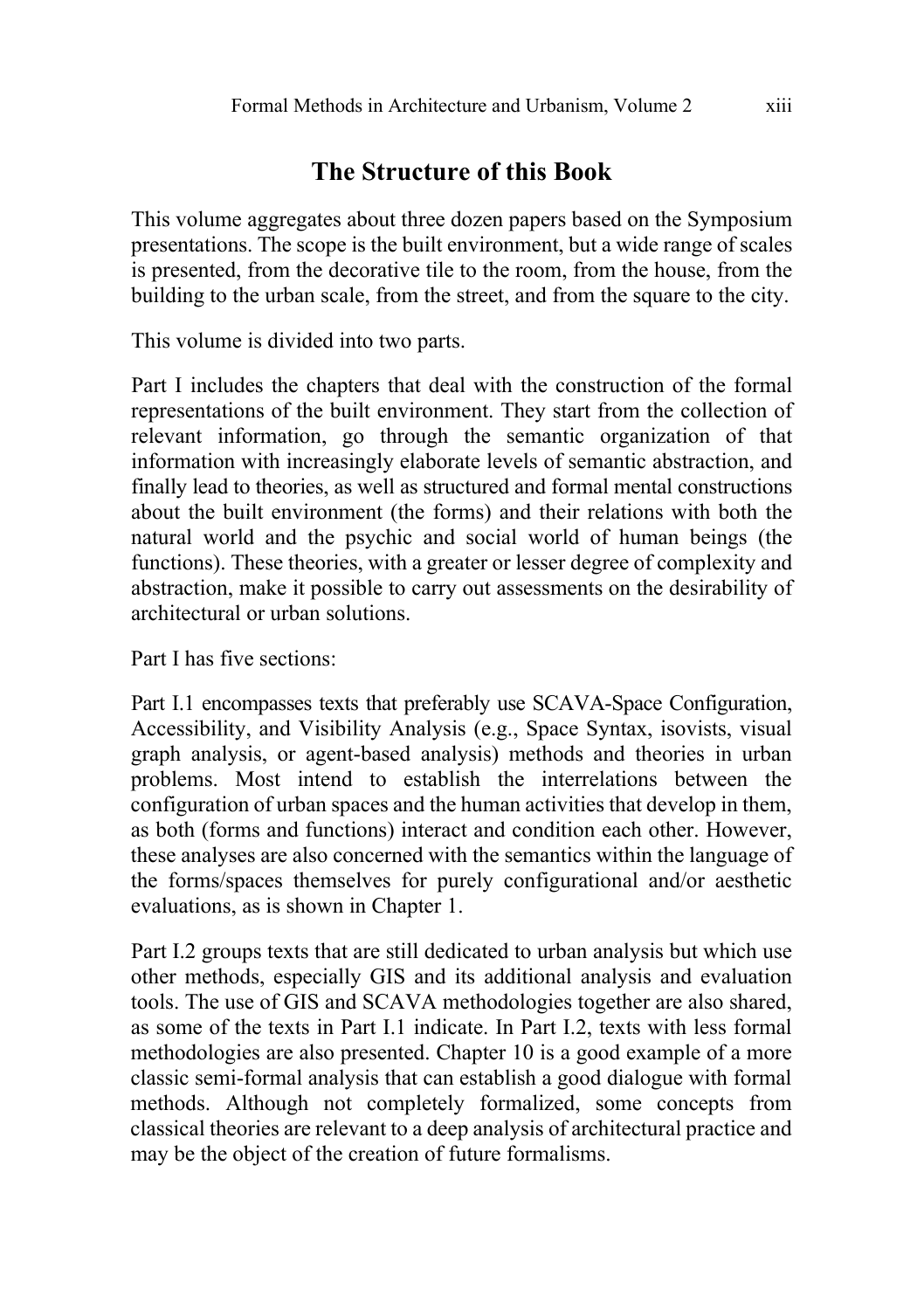Part I.3 contains two texts with SCAVA methodologies applied to buildings, and Part I.4 does the same but in this case they are applied to landscape architecture.

Part I.5 contains two texts. One of them brings to our attention a very classic analysis of architectural theory, which contains many concepts that are also subject to formalization today. The other text makes a classic approach to a generic problem of urban studies but points out the subordinate lines in which it contemplates both more classic and more formal methods. Both texts serve to continue the discussion on the interaction dynamics between analysis and theory, either classical or formal, with the different forms that this interaction can take.

Part II deals with automatic design and project production methodologies. These formal methodologies for producing the built environment are much less developed than those related to the analysis of the built environment.

Part II.1 contains a single text, which is representative of part of the linguistic formalization effort. Any formal language needs very firm syntactic bases, so some studies have to be directed exclusively at the formal definition of very generic syntaxes and semantics. It is a work similar to that of mathematicians who provide languages for all sciences, although they are not tied to the practicality of their use.

Part II.2 brings us, mainly, generative languages that programmatically produce forms for environmental projects to be built in the future. Usually, many of these grammars contain exclusively syntactic production rules, so the forms generated are arbitrary and without any control from the point of view of their ability to interact with their exterior––the lives of human beings. Many of the chapters in Part II.2 overcome this problem. Those generative grammars use production rules that already take the knowledge that comes from the consolidated heuristics of architects into account. Grammars based on heuristic, cultural, aesthetic, and even social knowledge are presented. Some of the grammars are even built from the observation of reality and then used for future developments. Machine learning methods are used for this construction.

Part II.3 includes very interesting examples of the use of formal methods of production in an academic environment, with a view to training new architects to be sensitive to formal methods.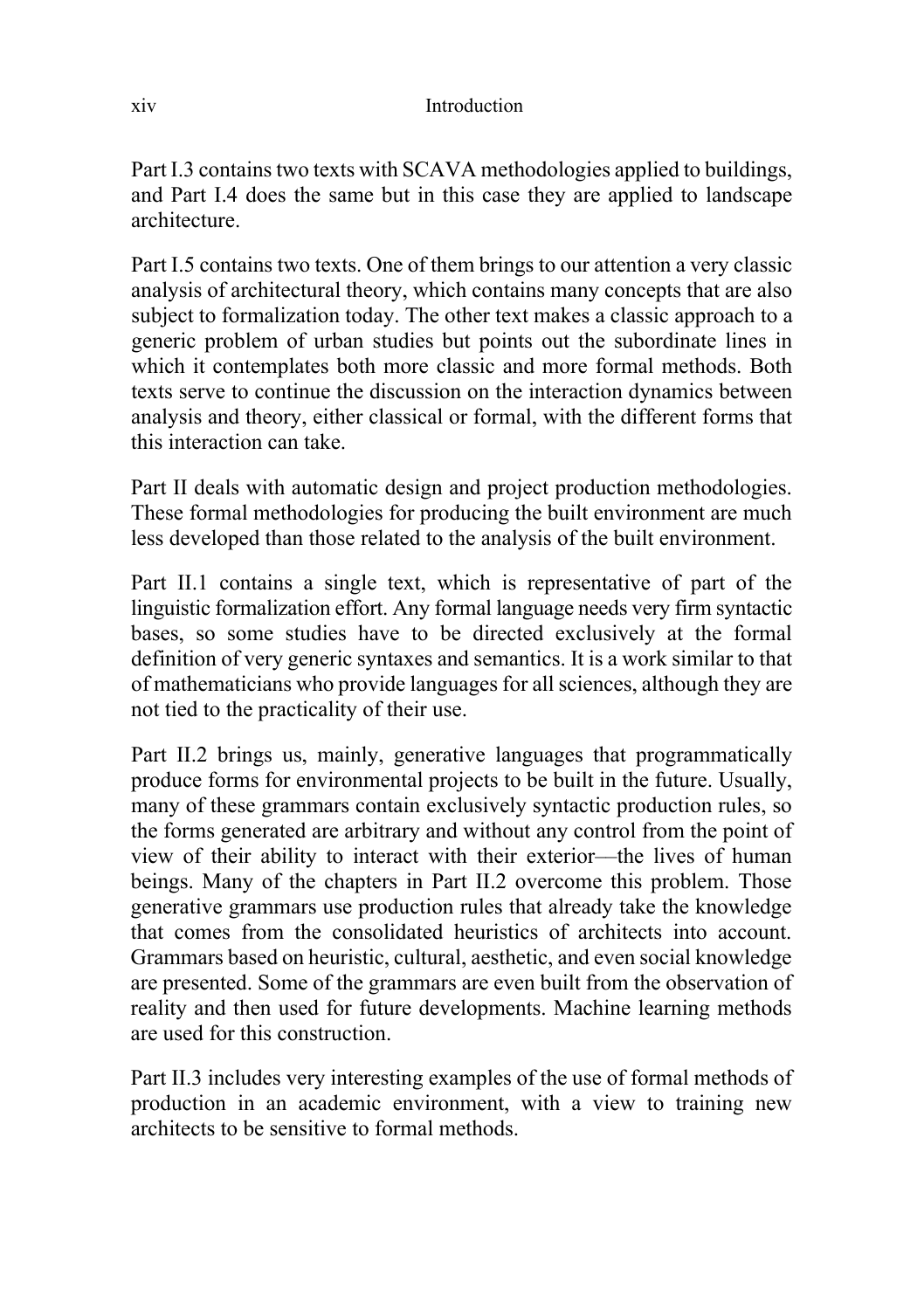Part II.4 contains a single text that serves as an introduction to a dialogue with some trends of contemporary architecture which, although using semiformal methodologies, are similar to formal tools.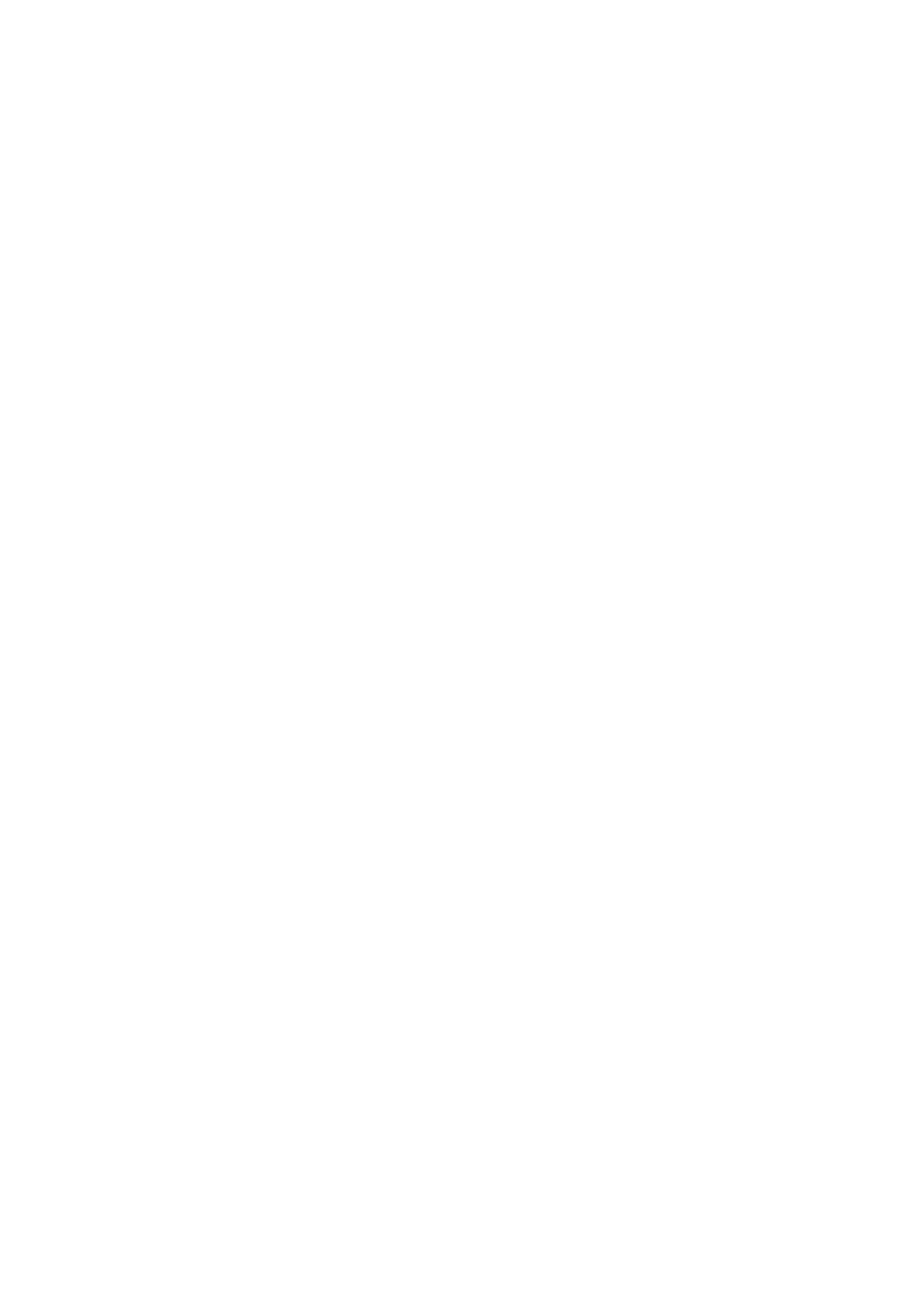# 4TH SYMPOSIUM FORMAL METHODS IN ARCHITECTURE: CLOSING REMARKS

## FRANKLIM MORAIS

### **Honesty and Modesty**

During the course of the Symposium's work, two of the presentations shook our minds. Not because the ideas and positions were so different from the rest, but because they reached two core points of an ethical behaviour.

In the first,  $(1)$  $(1)$  one of the authors presented a study where a set of theses were proposed to explain the influence of the permeability of facades on urban vitality. It was an application of Space Syntax methodologies to some observed behaviours in a Brazilian city. But this is not our topic. What we are trying to relive is that, at some point in the speech, the reader presented the conclusions, and said, "this and that thesis confirmed; this and that thesis not confirmed". The three magic words were "thesis not confirmed". Many of us are used to a discourse on architecture where there is no research and no confrontation with reality. It only makes statements of principles, which are often ideological and/or normative. And yet there are those who first find the revealed truths and then the necessary *ad hoc* demonstrations to support them. Many proclaimed theses are clearly biased by ideological claims. It must be stressed that nothing moves us against ideology. There is no decision without some human appreciation and evaluation. The scientific commitment is only against the self-presentation of ideology as theory, and of norm as truth. The authors of this paper were clearly attached to some social, political, or cultural positions. Nevertheless, that did not prevent them from accepting partial defeat. They did not try to impose their wills on their results. They positioned themselves in the place of total honesty: the confrontation of their thesis with reality, through their theoretical method,

<span id="page-16-0"></span><sup>(1)</sup> "Development of a Permeability Measure Between Private and Public Space", Patricia Alonso, Meta Berghauser Pont, and Luiz Amorim (Chapter 7).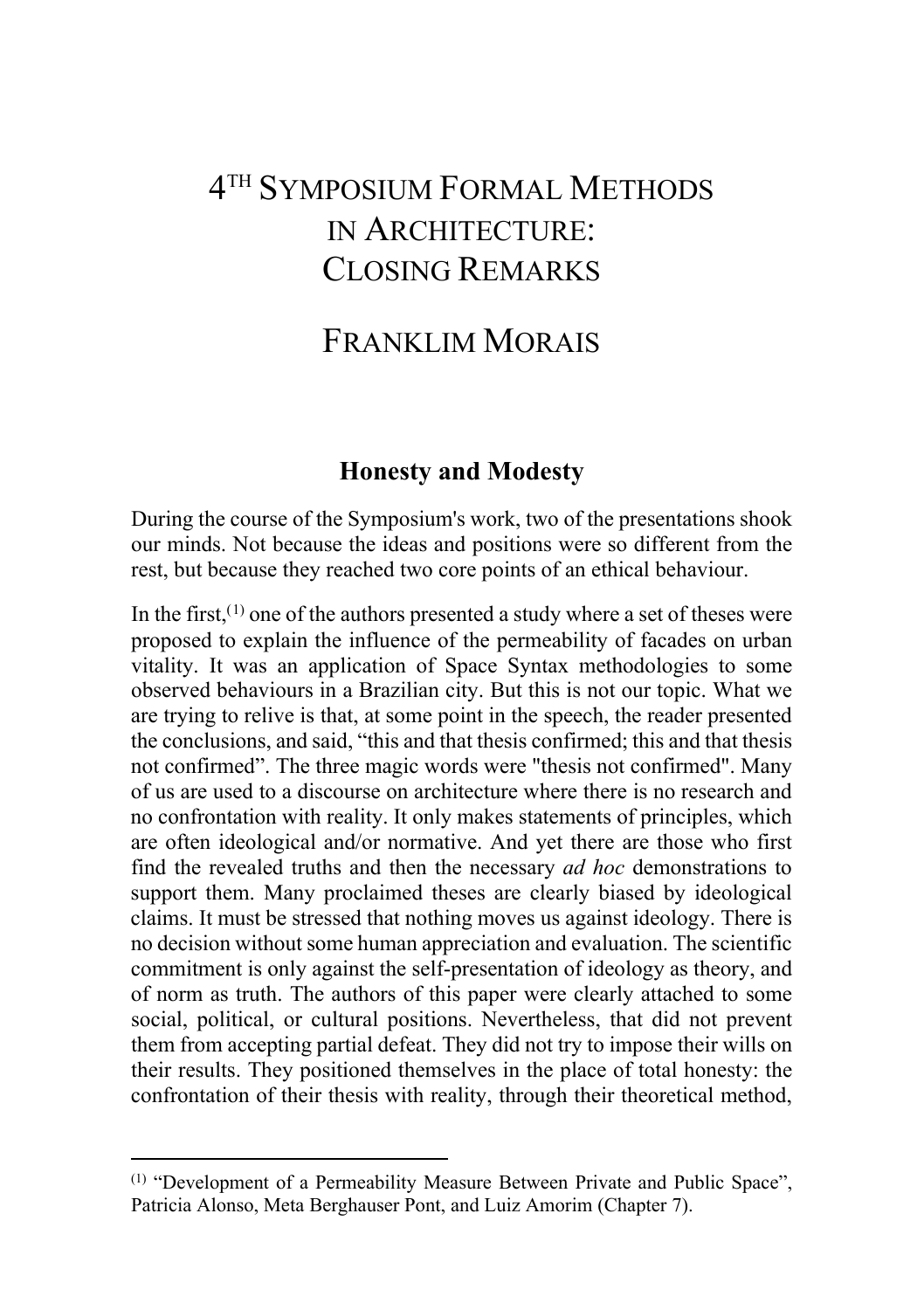corroborated some of them and those that were not confirmed had to be forsaken.

In the debate over another paper,<sup> $(2)$  $(2)$  $(2)$ </sup> the author undervalued his own work, saying that it had not achieved a great level of conclusions. For some of us, who have been following his work for some time, this seemed somehow unfair. Actually, he has performed an overwhelming piece of work, with very detailed analysis on hundreds of squares, in order to obtain some conclusions on their configuration and behaviour. He had mathematically formalized several dozens of parameters, trying to get a formal definition and clustering of types of squares. At the end, the author was not that pleased. He just said that the work was not so good after all. But we could understand his modesty: despite all his work, he was still very far away from a semantically well founded "theory of the square". These same ethical positions globally and implicitly pervade all communications. Unlikely the traditional architectural papers, many of them used the current scientific template: they explicitly presented the underlying methodological base, they made experiments, their thesis was formally constructed, the results were discussed, and they usually presented the labour to be performed in the future to rectify the flaws of the present. We believe that the use of formal methodologies has a prominent role on these ethical (among others) achievements. Formalization implies making all the elements of the "speech act" completely explicit, implying not only the "speech" but also the process. Totally explicit knowledge needs the inclusion of the interpretative code to be used by other languages to make clear assumptions. The concepts of those structures are becoming increasingly diverse from those immediately tied to empirical perceptions of objects and those trying to search for essences of the reality far away from our senses. Nevertheless, their construction may be entirely mapped from the first assumptions to final results though all the algebraic movements of their construction. They can thereby be related to empirical data.

When someone presents a formal theory, they declare all the global assumptions (the code to interpret the theory, including the code for other people to understand the theory), all the terms, and all the rules of the generative grammar for creating new terms. Nothing can be hidden. One of the major tasks of a new theory is the explicit definition of its domain––the portion of reality it has to deal with. This means that each theory has a perfect understanding of what each theory is missing, which parts of reality

<span id="page-17-0"></span><sup>(2)</sup> "Linking Data Mining, Spatial Analysis and Algorithmic Design", João V. Lopes (not in this book).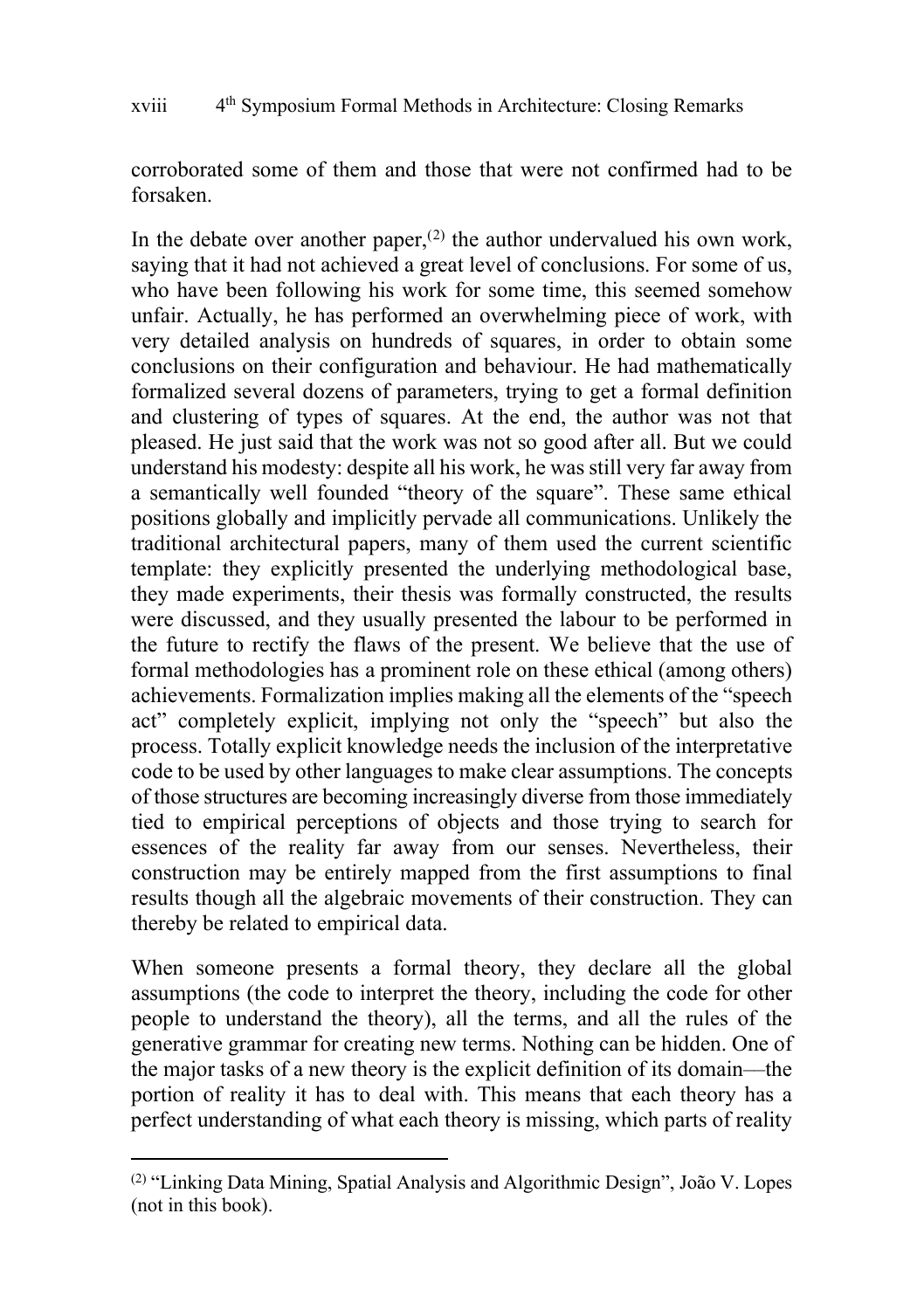it deliberately ignores, and its incompleteness. It never tries to be the answer to all problems. It knows that it is provisional and carries errors inside it, but it can also be improved in an endless process.

### **The Formalization of Art and Art Studies**

I would like to stress a final topic: formalization (representing something in a formal language), which is not directed against Classic Studies. For example, in one other paper given at the Symposium, $(3)$  $(3)$  the author brought us some old ideas in refreshed suits. The presentation focused on a semantic definition and organization of some now underrated concepts, such as grace, scale, decorum, order, and composition.

We might think we were moved in time and place to Quais Malaquais in Paris, in the late nineteenth century or the beginning of the following, where the lessons of the courses of Architecture brought us the Treatises of the Beaux Arts, from Guadet or, later, from Gromort and Gutton. For some, those treatises have already been thrown to the dustbin of History, aided by the numerous schools of "Arts and Crafts" and even more by the Vkhutemas and Bauhaus schools. This skirmish can be viewed from a broad perspective as an episode of the millennial conflict over rhetoric.

The position of Plato is well known: rhetoric is a good mean for the persuasion of the ignorant masses and not for the discovery of truth. Aristotle countered that it was good to study rhetoric because everyone could learn how he was deceived, but yet more relevant is the fact, forgotten by Plato, that even the mighty truth needs to materialize in some language to be revealed.

Modern speech act theory teaches us that sentences in natural speech are predominantly performative utterances. Semiotic studies do not say otherwise. So, even Plato's "Gorgias", where he painfully strikes rhetoric, is a rhetorical masterpiece. Even architectural modernism, whose discourse is quite far from rhetoric, could not avoid the use of architectural languages with their implicit rhetoric. Paraphrasing the mocking argument of someone

<span id="page-18-0"></span><sup>(3)</sup> "Form and Meaning in Architecture and Urbanism: Principles of Quality", Javier Poyatos Sebatián (Chapter 16).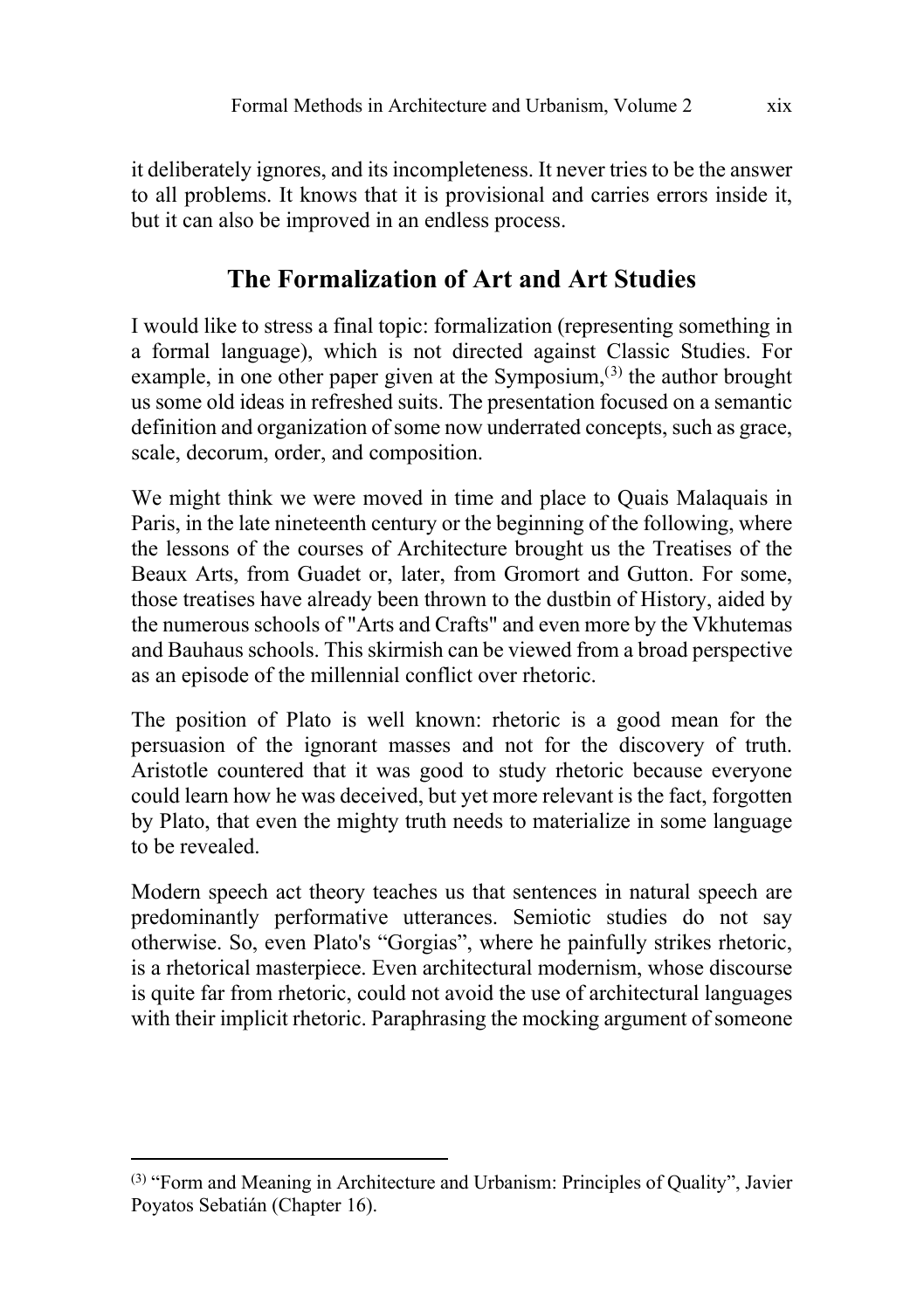#### xx 4<sup>th</sup> Symposium Formal Methods in Architecture: Closing Remarks

(Robert Venturi), Beaux Arts has made monuments to something; modernism makes monuments to itself.

The Treatises of the Beaux Arts carried a great flaw: their linguist tropes were presented as perennial norms, giving them the very bad reputation of academism. But linguistic studies could split semantic concepts from their values and could reuse what was a real advance in conceptual systematization. Many of the old concepts are now formalised and are not tied to specific values. Looking further back, the old treatises did not suffer from the same flaws of academism. Maybe what we are really trying to do is to translate Alberti's concinnitas into a formal language.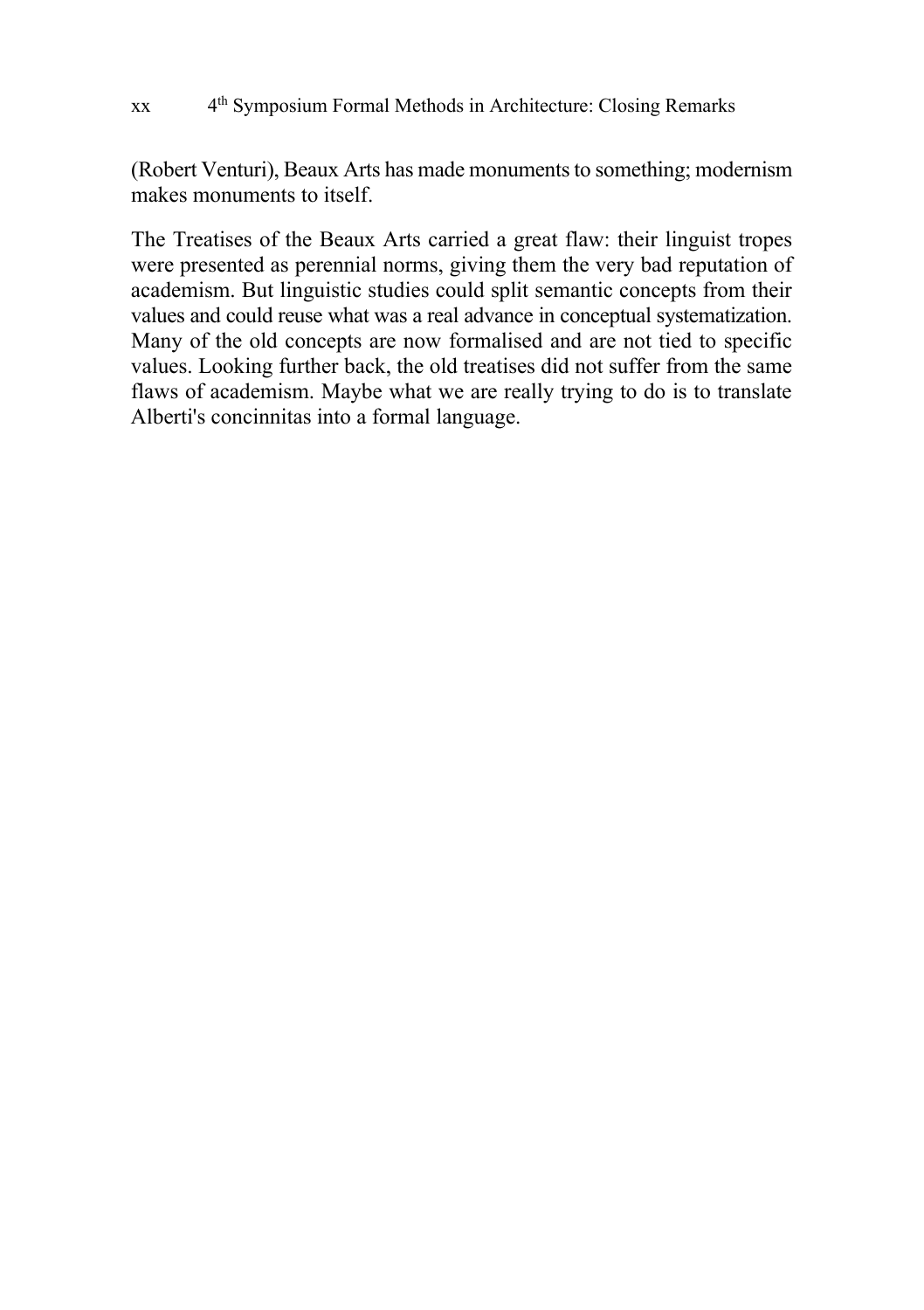# **–PART I–**

# **REPRESENTATION OF THE BUILT ENVIRONMENT:FROM INFORMATION GATHERING TO THEORIES AND EVALUATION**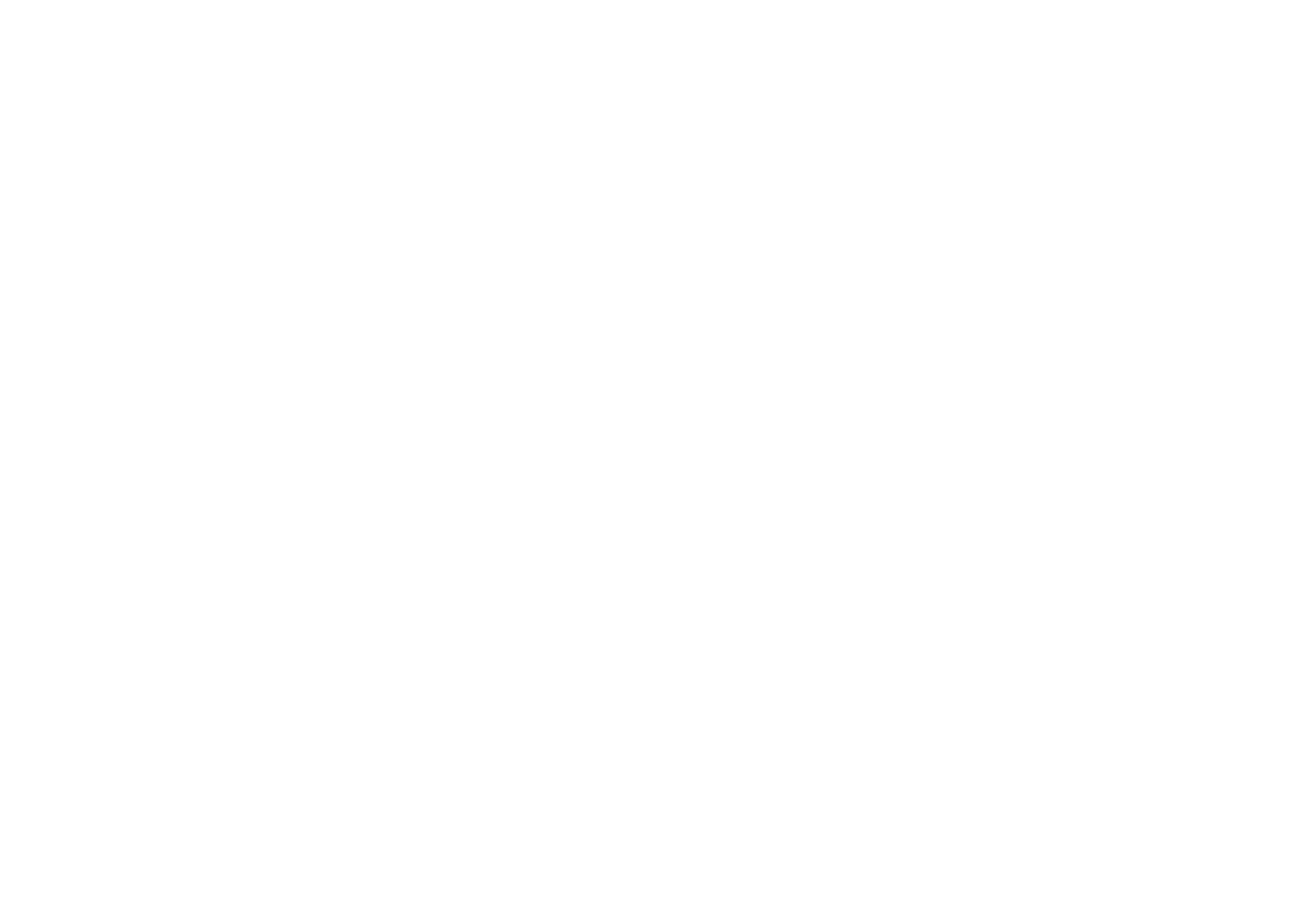# **SCAVA METHODOLOGIES IN URBAN STUDIES**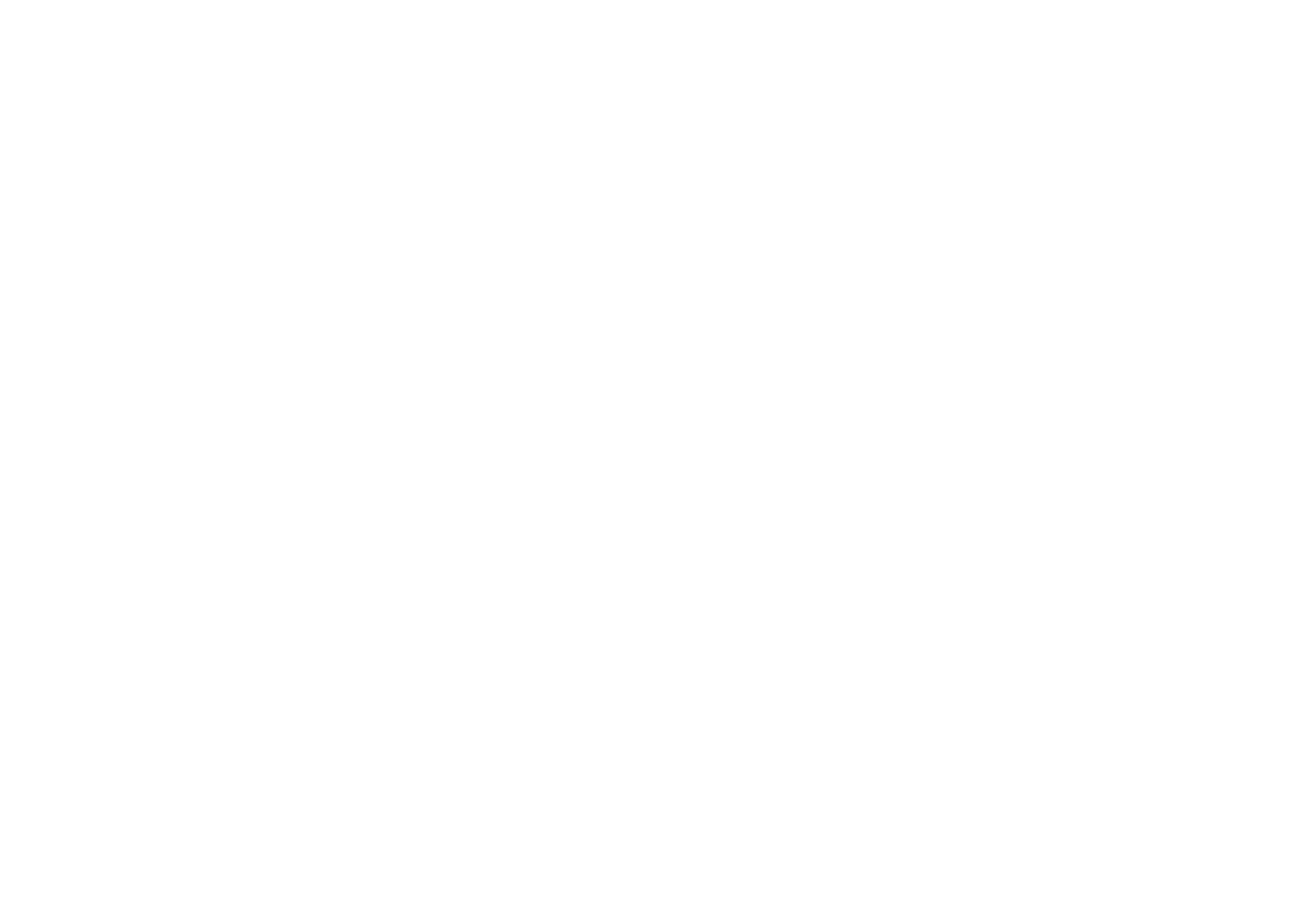### CHAPTER ONE

## ALEXANDER'S THEORIES APPLIED TO URBAN DESIGN<sup>(1)</sup>

### ALICE RAUBER, ROMULO KRAFTA

### **Introduction**

The relationship between urban design and science has always been highly debatable1-4. Using analytical methods in urban design has been a challenging question since they do not easily become part of the process.<sup>5–</sup> <sup>6</sup>. Despite the difficulties, several authors claim that urban design should be more evidence-based,<sup> $7-10$ </sup> especially because of the increasing availability of data for cities and analytical tools, which opens up the possibility of a science of cities.<sup>11, 12</sup> In such a context, it is worthy to review some of the Christopher Alexander's theories. He is an architectural theorist pioneer in trying to find better ways to design. Since the 1960s, he has been outlining a theory of built space design that seeks to overcome the architectural/urban production as something conceived purely in arbitrary and subjective terms. Although he is best known by his seminal work *A Pattern* Language,13 the focus here relies on the theories presented in *The Nature of Order,*14 and related work.<sup>15, 16</sup> In his recent work,<sup>14-16</sup> Alexander has proposed very instigating theories about the harmony and beauty seen in natural and manmade artefacts, although his concepts remain very hard to grasp and unlikely to practical applications. Here we try to bring such concepts closer to a science-based urban design development. First, we briefly introduce the main theories.

Wholeness is the central concept in recent Alexander's work.<sup>14-16</sup> It can be defined as a global structural character of a given configuration existing in space, both in natural and man-made things. Alexander also calls it a living

<sup>(1)</sup> This chapter was previously published in the Special Issue "Formalizing Urban Methodologies". *Urban Sci*. 2018, 2(3), 86; https://doi.org/10.3390/urbansci2030086.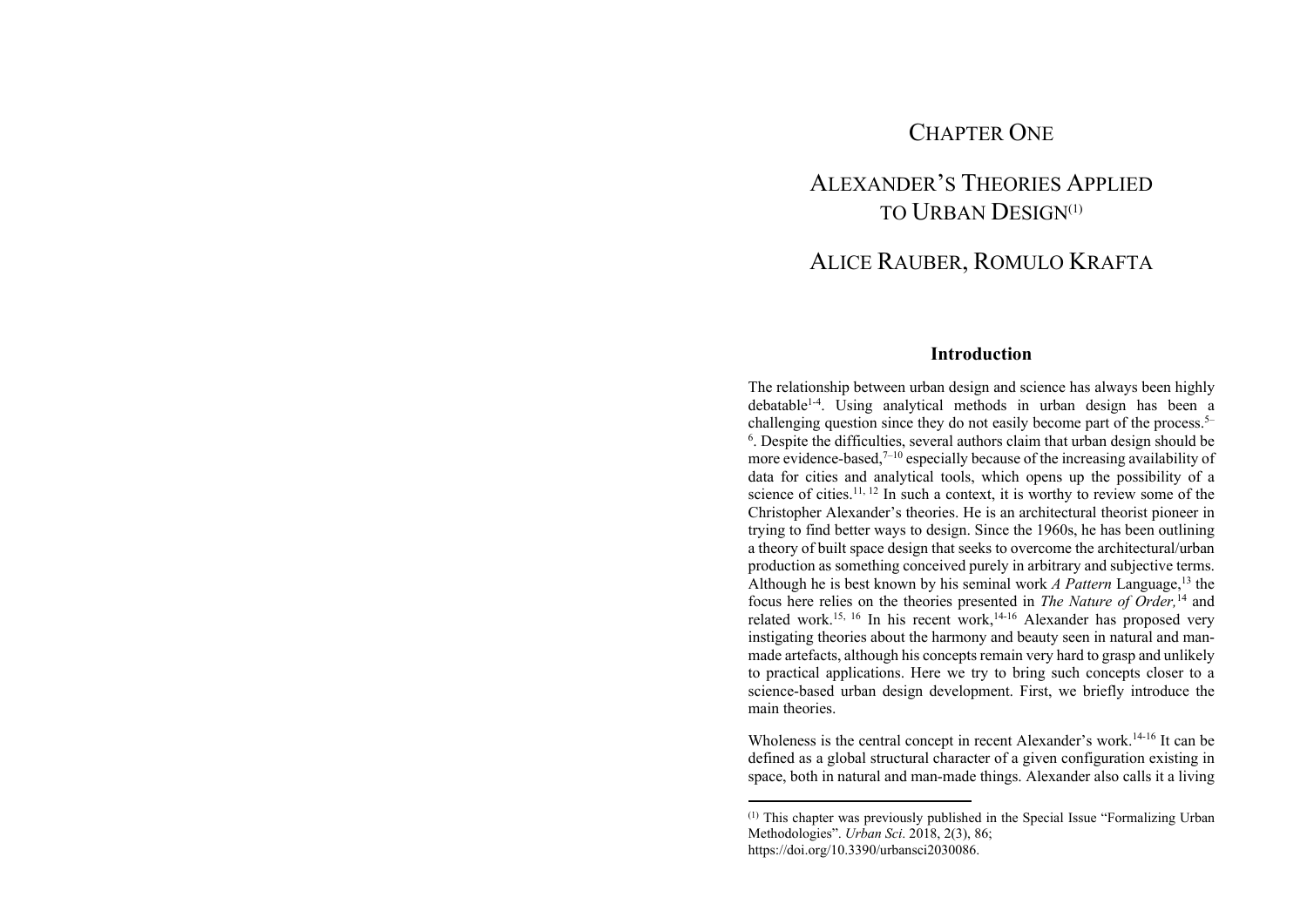#### Chapter One

structure because it emerges from an incremental process. He argues that everything has some degree of life. Of course, he refers to non-biological sense. His meaning for life is more related to coherence and harmony.

Wholeness structure is composed of primary entities called centres. Those centres support and intensify each other through the repeated occurrence of fifteen geometric properties: levels of scale, strong centres, boundaries, alternating repetition, positive space, good shape, local symmetries, deep interlock and ambiguity, contrast, gradients, roughness, echoes, the void, simplicity and inner calm, and not-separateness. Such properties describe how the centres interact with each other. Properties help to increase the coherence and the strength of any given centre and to generate new ones. Alexander believes that the fifteen properties play a major role in making the wholeness of a system, because of the recurrence of them in all the coherent systems observed by him through many decades. Wholeness is, therefore, a recursively defined structure composed of centres, which in turn are composed of other centres. The successive application of transformations, in other words, computations, based on the fifteen properties lead to the formation of living structures. Such a process is harmony-seeking or wholeness-extending oriented<sup>16</sup> since it seeks to preserve the previous structure. However, it only happens when transformations are based on the fifteen properties.<sup>16</sup>

As we can note, the idea of wholeness addresses the underlying structure of systems, namely its hidden quality. The existence of sub-structures––the centres and the sub-centres––addresses a scaling hierarchy. Such understanding helps to bring design process closer to a complex sciences approach. According to Alexander,<sup>15</sup> scientists who study biology and physical phenomena, for example, are passive in regard to the aspect of creation. The architects, on the other hand, are key proponents, whose project errors interfere in the lives of many people so they should be aware of the design process. Therefore, the creation of complex structures––which is the case of architecture and urbanism––should become an important scientific topic. Alexander suggests that aesthetic plays a key role in the coevolution of complex systems since the transformations that lead to the emergence of harmony and beauty in nature obey universal rules––the 15 properties. If it is true, such a process should be understood in order to be applied to the design process.

Finally, Alexander<sup>14-16</sup> argues that wholeness, namely the degree of life of a given configuration, is measurable since the properties can be objectively observed and described. However, the author himself admits that we still do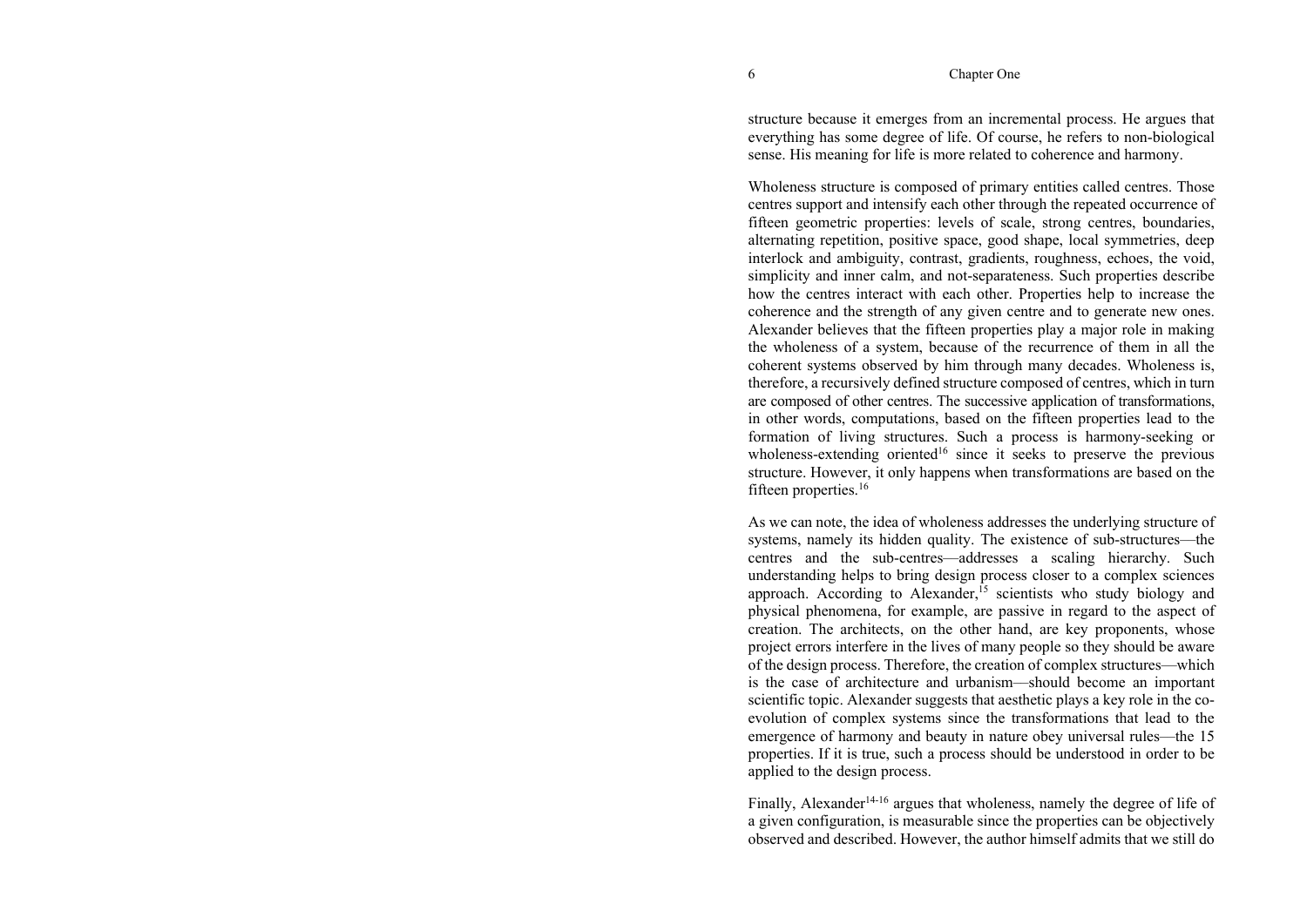not have a mathematical language or a computational method to achieve this. According to Alexander<sup>14</sup> (pp. 364-367), although the measurement of wholeness relies necessarily on the human observer, it is not just a cognition problem, but something objective that exists in space. The author admits that we need a more objective and mathematical way to support the task of measuring wholeness in spite of his deep concern for human intuition, especially when analysing complex artefacts such as cities and building. He proposes a new research agenda to operationalise the harmony-seeking process<sup>16</sup>. Therefore, the main challenge would be to establish some way of describing and modelling the harmony-seeking process, the fifteen properties and the idea of wholeness. A reduced number of authors<sup>17-20</sup> have attempted to embark on the path outlined by Alexander. Salingaros<sup>17</sup> have suggested the first mathematical treatment for the degree of life. His measures are quite simple and present some limitation that indeed was highlighted by Alexander<sup>14</sup> (pp.469-472). Ekinoglu and Kubat<sup>20</sup> and Jiang<sup>18, 19</sup> have proposed interesting methods for measuring wholeness, the former based on entropy measure and the latter based on a complex network approach.

In line with Jiang's research, this paper discusses the possibilities and drawbacks of operationalising Alexander's concepts from a network analysis perspective. We argue that there are much more possibilities to explore towards a configurational approach than previously exposed by Jiang18, 19. We emphasise that a network approach is just one of the possible ways to explore Alexander's ideas. Obviously, there is a diversity of possible approaches, although in a reduced number of scientific papers, as we have just referred above.

The aim of this paper is contributing to the discussion of how to operationalise the harmony-seeking and centring process based on network analysis. This kind of research is important because it can lead to the development of a tool for assessing wholeness, in other words, a tool for supporting urban design decisions. Firstly, we attempt to bring Alexander's theories closer to an urban design context. Moreover, we attempt to bring it closer to an urban network perspective since we are concerned about configurational issues of urban design. Then, we highlight the diversity of spatial network analysis available in the field of urban configurational studies. It is illustrated with a case study, where we apply networkmodelling methods. Finally, we discuss possibilities of increasing the potentialities of a network approach to operationalise Alexander's concepts. The paper concludes with the main drawbacks, challenging issues and possibilities for future research.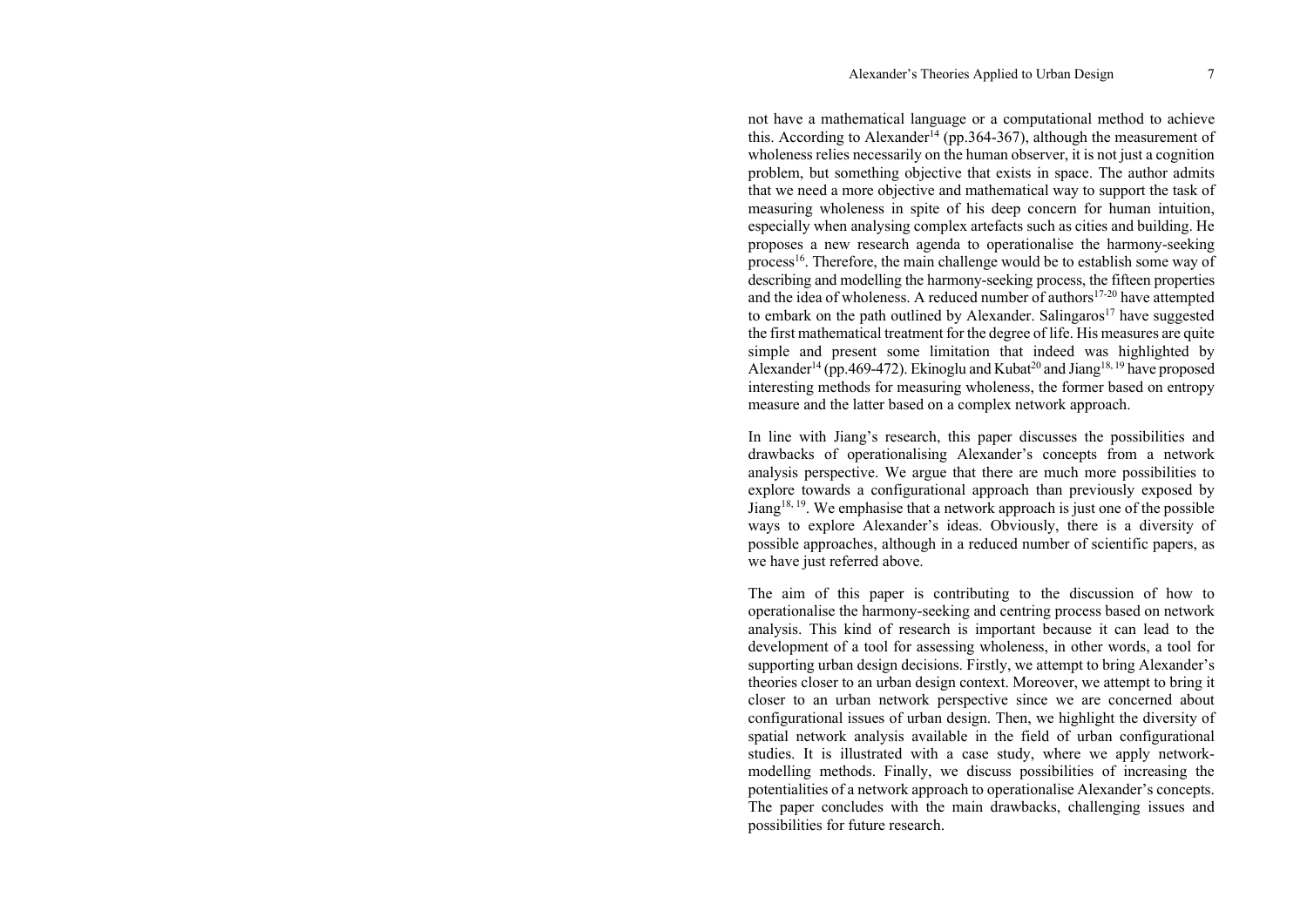### **Bringing Alexander's Concepts to an Urban Design Context**

Alexander's theories, as previously exposed, are too abstract and generic to be straightforwardly applicable to urban design processes, or any kind of design process at all. Consequently, some interpretation is required, especially if we are committed to operationalising measures. In order to make his concepts more concrete, we assume some delimitation.

The first one is to discuss wholeness and the properties within an urban design realm. In fact, urban design is still a broad field to deal with, since it covers a wide range of scales and aspects. Seen in these terms, urban design can embrace small details from streetscape, buildings typology, green areas and activities distribution, networks of infrastructures and even entire cities––to cite just a few examples. Fortunately, the broadness of Alexander's work is not limited to a single scale. However, dealing with such a wide range of scales would be impossible. Thus, the scale addressed in the present study is the whole city scale, in other words, the urban planning scale. Defining a scale make it easier to define what are the subcomponents of the system, namely, the centres. If we are considering a city as the whole system, we can define the streets and built forms as the primary elements. Streets and buildings are precisely the key features in the structuring of urban morphology at this scale.

Several studies have shown that the configuration of the streets is a primary aspect in the structuring and dynamics of the cities, and it has been explored extensively through a network approach in the urban configurational studies<sup>21-25</sup>. Thus, the interconnectedness of the streets can be considered one of the most important aspects of the urban design in the scale we are addressing here. Similarly, the built forms can be considered as connected elements. Together with streets, buildings also contribute to give rise and to support the global character of the urban structure. Put it in other words, the built forms are as important as the street network, although studies attempting to include built forms are scarcer in the literature in the urban configurational literature<sup>26-28</sup>.

The main aspect we focus on is the configuration of the core elements of the urban structure: street and built forms. We are concerned about how the spatial elements connect to each other, as typically approached in configurational studies. Thus, we assume an urban network approach, in which the streets and built elements play a major role. Graphs are the principal mathematical language to describe properties of connected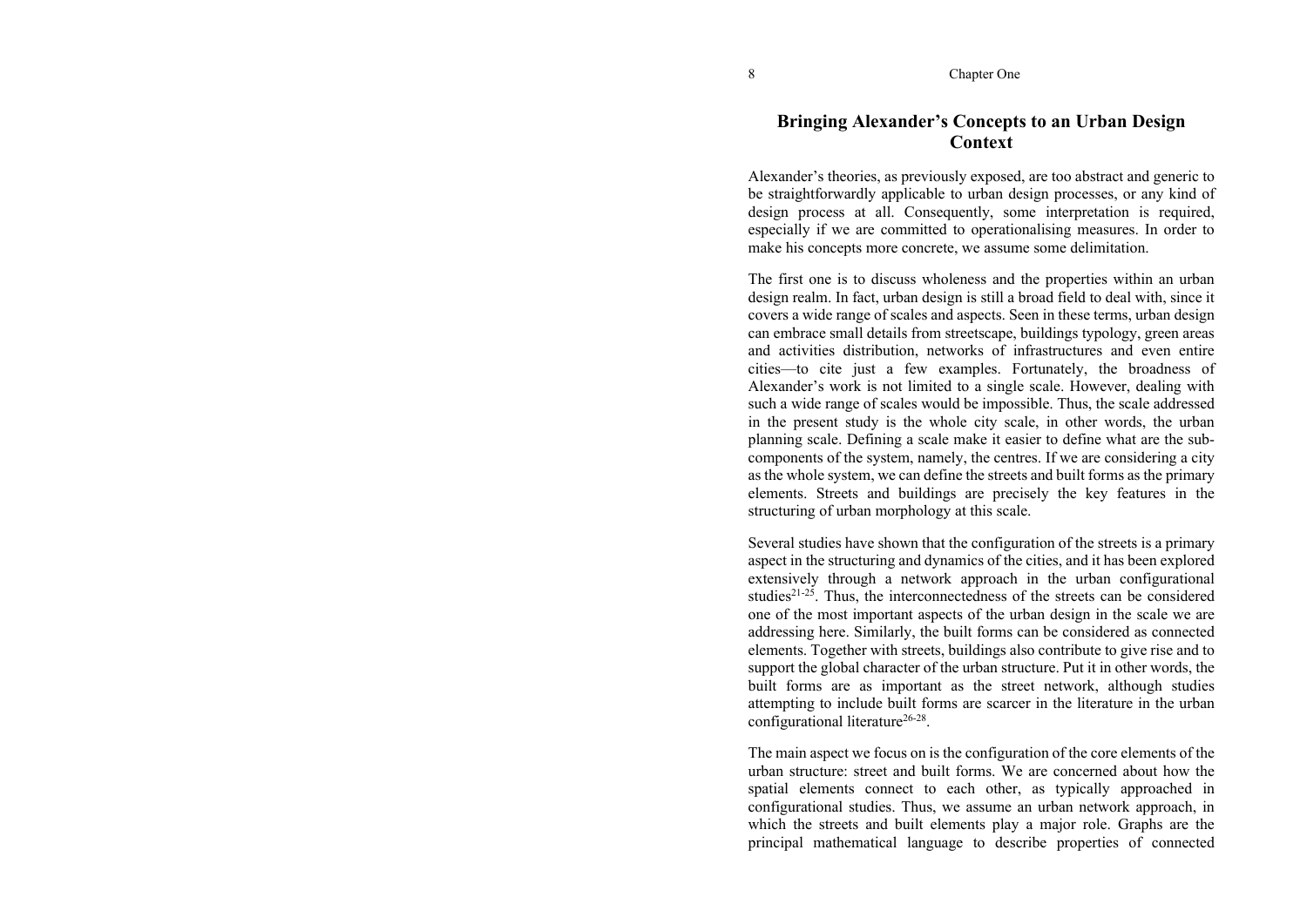components<sup>29, 30</sup>. Moreover, graph theory has been broadly used in urban studies<sup>6, 21, 23-28, 31-35, 39-40</sup>. This kind of work can be considered a particular field of urban morphology as it essentially addresses the configuration and the relationship between urban components. The main advantage is that the network properties of urban components can be mathematically manageable. In this sense, we argue here that this well-established research field can be useful to operationalise some of Alexander's abstract concepts. Besides, Alexander's recent theories are very suggestive of a network approach. According to Alexander, the degree of life of a given centre is defined not by the centre itself but by its position in the entire field of centres<sup>14</sup> (p.459). The author gives us others clues that make us believe that a network approach seems to capture the fundamental idea of wholeness and degree of life. Alexander suggests that each centre––as a bit of geometry in the space—affects and changes the other centres<sup>14</sup> (p.415).

Another bridge between Alexander's theories and a network approach is the scale-free property<sup>19</sup>. Some complex networks present far more lessconnected elements than well-connected ones so that their degree of connectivity reveal a power law distribution. It is called a scale-free network<sup>36</sup>. Such property also has already been explored in urban studies<sup>25,</sup> 32, 33, 35, 37. The underlying structure and scaling hierarchy of artefacts are some of the key points in Alexander's theory, as previously exposed. In this sense, the network approach used in urban systems studies may be helpful to achieve it.

Finally, a network perspective on Alexander's wholeness has already been suggested<sup>18,19</sup>. Jiang defines wholeness as a hierarchical graph, in which centres are described as nodes and their relationships as links. The author suggests a mathematical model for wholeness, in which: a) PageRank score can measure the degree of life for each centre, and b) ht-index<sup>38</sup> can characterise the degree of wholeness for the whole system. PageRank (PR) score is an algorithm used to measure the centrality of websites. Jiang<sup>18</sup> applies it to measure the centrality of nodes in order to capture the hierarchy of the components. Ht-index is based on head/tails breaks, which is a clustering algorithm for data with heavy-tail distribution. It can be used for classification and visualisation of data, helping to characterise the levels of scale. Values are ranked in decreasing order and broken down by the average. Those above the average constitute the head and those below is the tail. This breaking process continues recursively for the head until the notion of far more small things is no longer present. Thus, ht-index can be defined as "the number of times that the scaling pattern of far more small things than large ones recur<sup>38</sup> and can be used for comparing different systems.